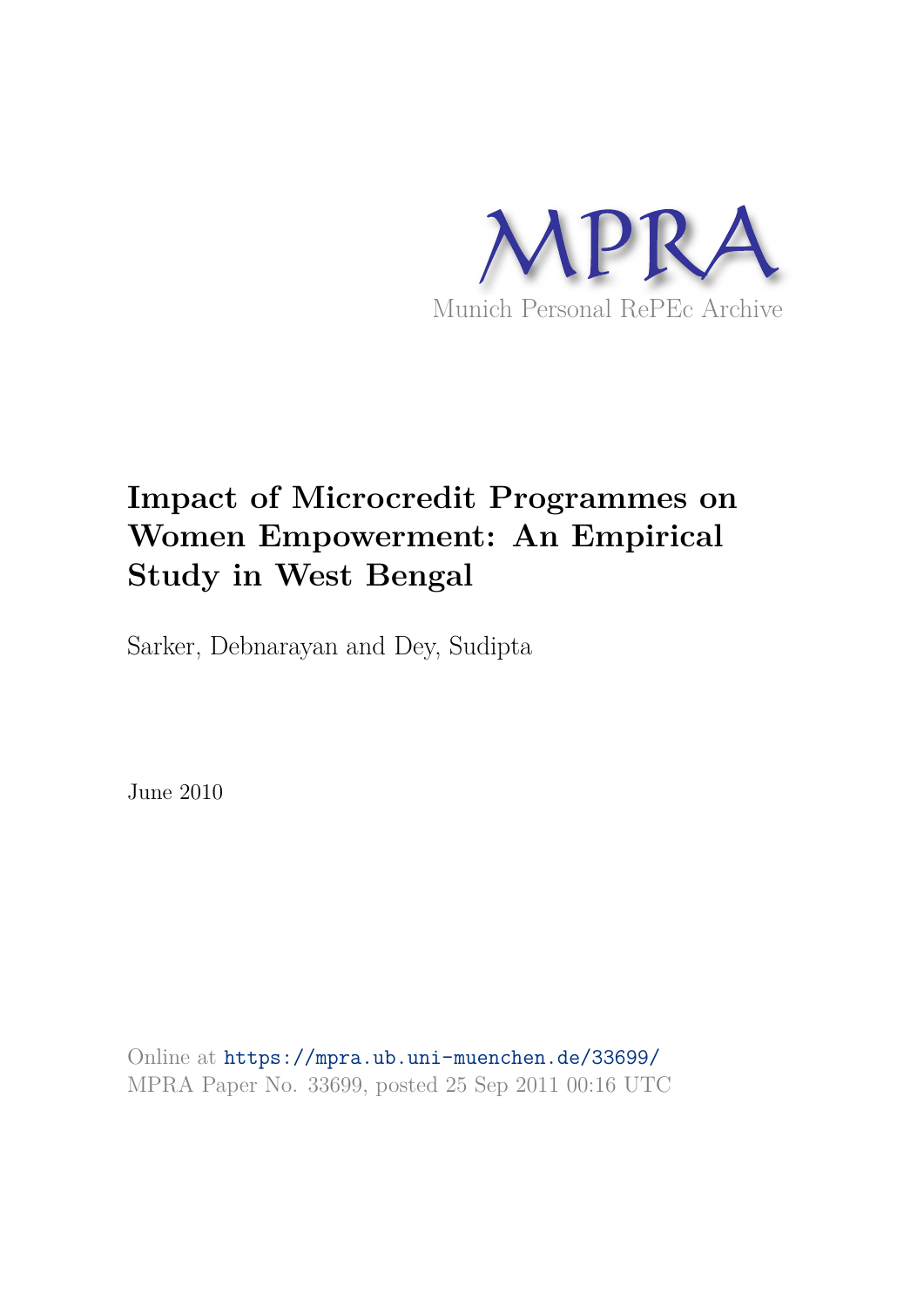# **Impact of Microcredit Programmes on Women Empowerment: An Empirical Study in West Bengal**

### **Sudipta De**

 Lecturer, South City College, Kolkata Email: sudiptadejoddar@yahoo.com

### **Debnarayan Sarker**

Professor and Secretary, Centre for Economic Studies Presidency College,Kolkata Email:sarkar\_d\_n@rediffmail.com

 JEL Classification: P 31,P 32, P 34, E 61, D 60. Key Words: Women"s empowerment, Power, Autonomy and Self-reliance, Entitlement, Participation and Awareness and Capacity-building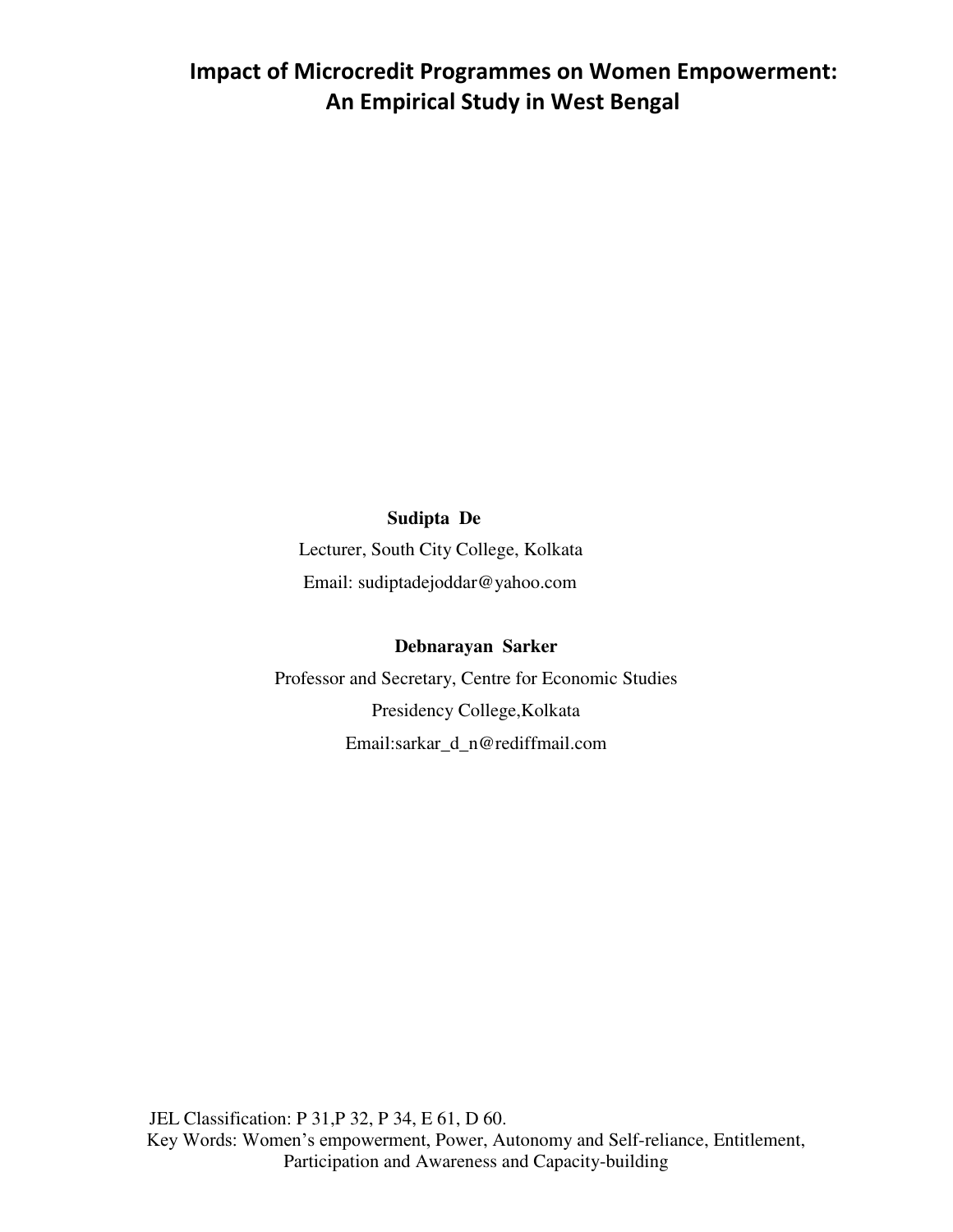# **Impact of Microcredit Programmes on Women Empowerment: An Empirical Study in West Bengal**

[**Abstract**: Based on an empirical study in West Bengal, this paper attempts to examine whether women's involvement in the microcredit programme through SHGs makes any positive change on women"s empowerment that appears from the assessment on various indicators of power, autonomy and self-reliance, entitlement, participation , awareness and capacity-building. The study suggests that if women participating in the microcredit programme through SHGs sustain for some longer period (eight years or more), such a programme might contribute to higher level of women"s empowerment than all types of control groups under study.]

### **1. THE PROBLEM**

 **Why lend to women rather than to men?** Nobel laureate Prof. Yunus (1998) is of the view that if the goals of economic development include improved standard of living, removal of poverty, access to dignified employment and reduction of inequality then it is quite natural to start with women. They constitute the majority of the poor, the under employed and the economically and socially disadvantaged. Hunger and poverty are more women's issues than male issue. Women experience hunger and poverty in much more intense ways than men. If one of the family members has to starve, it is an unwritten law that it has to be the mother. They are very close to children. When a destitute starts making some income, her dream invariably centre on her children. He also finds that traditional banks in Bangladesh are gender biased and do not want to lend money to women. Moreover, "a development reason to favour women", he says, "the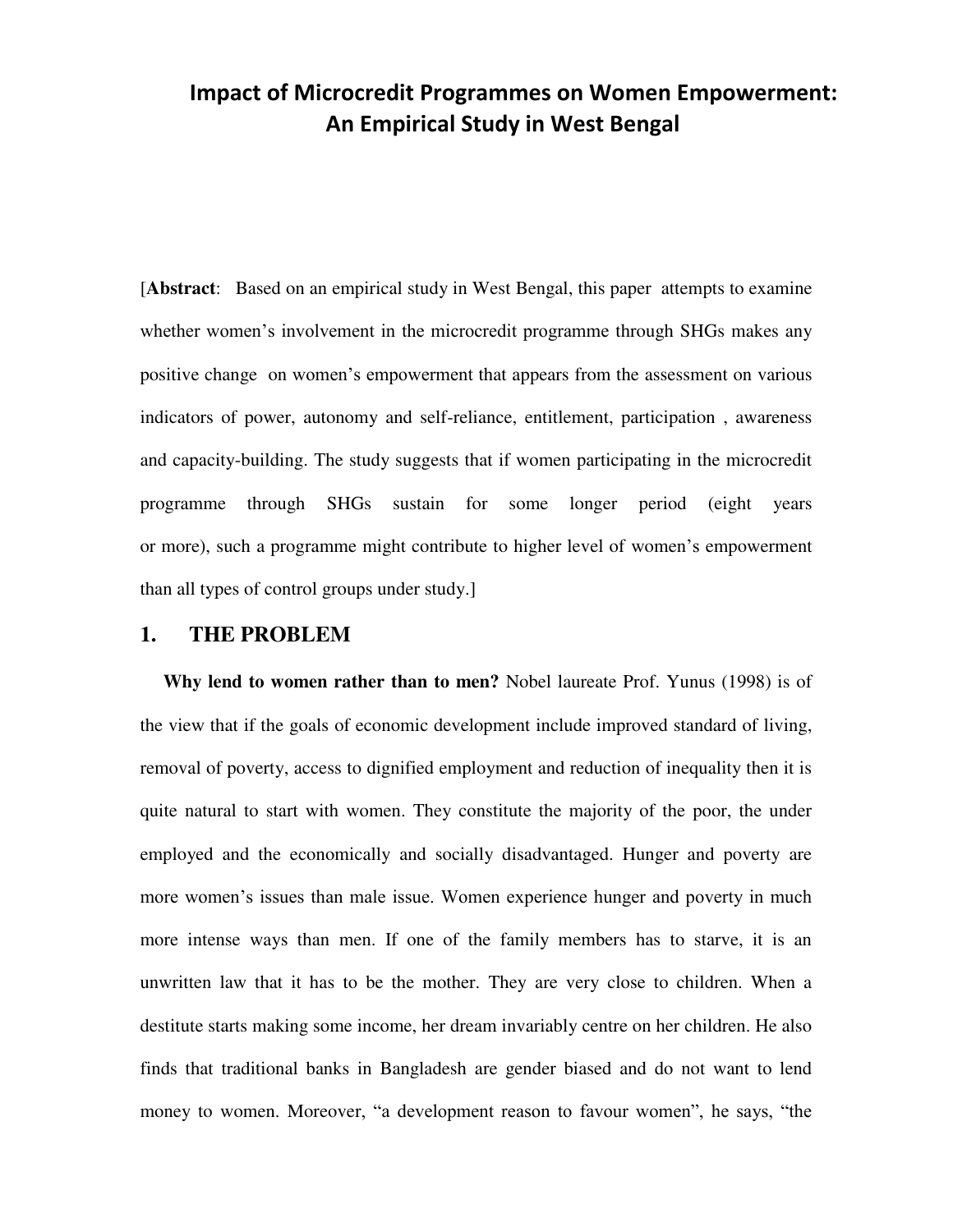more, I got involved, the more I realised that credit given to women brought about changes faster than when given to men". (Yunus, 1998:88).

 **How does credit given to women bring about changes to women?** The theme of Microcredit Summit, 1997, stressed on two issues to bring about changes to women: of reaching women and empowering them. Most of the self-help groups (SHGs) that are formed under current microcredit initiatives are those of women. There is no doubt about the fact that, given the current systems of microcredit, women have access to credit. However, empowerment is not dependent on mere access but on control of both the credit and the use to which that credit is put. Access does not automatically include control (Burra et.al. 2005:44). While evaluating the effect of microfinance programme on women empowerment, several studies yield mixed results. Some are in favour of the argument of the ability of microfinance to induce a process of economic, political and social empowerment whereas others, being more skeptical, point to a deterioration of women"s overall well-being.

As to women's empowerment is concerned, generally the effects of the programme are largely positive (Rahman, 1986; Pitt and Khandker, 1995; Mahmud, 1994; Amin and Pebly, 1994; Huda and Mahmud, 1998; Steele et.al., 1998, Mayoux, 1998, Mahmud, 2003 Murthy et.al, 2005, Holvoet, 2005). Based on the findings from an ethnographic study and quantitative survey of Grameen Bank and Bangladesh Rural Advancement Committee (BRAC), Hashemi, Schuler and Riley (1996) argued that involvement in 'minimalist credit programme' does empower women by strengthening their economic roles, increasing their ability to contribute to their families" support. Minimalist credit programmes enabled women to negotiate gender barriers, increased their control over their own lives and improved their relative positions in the household.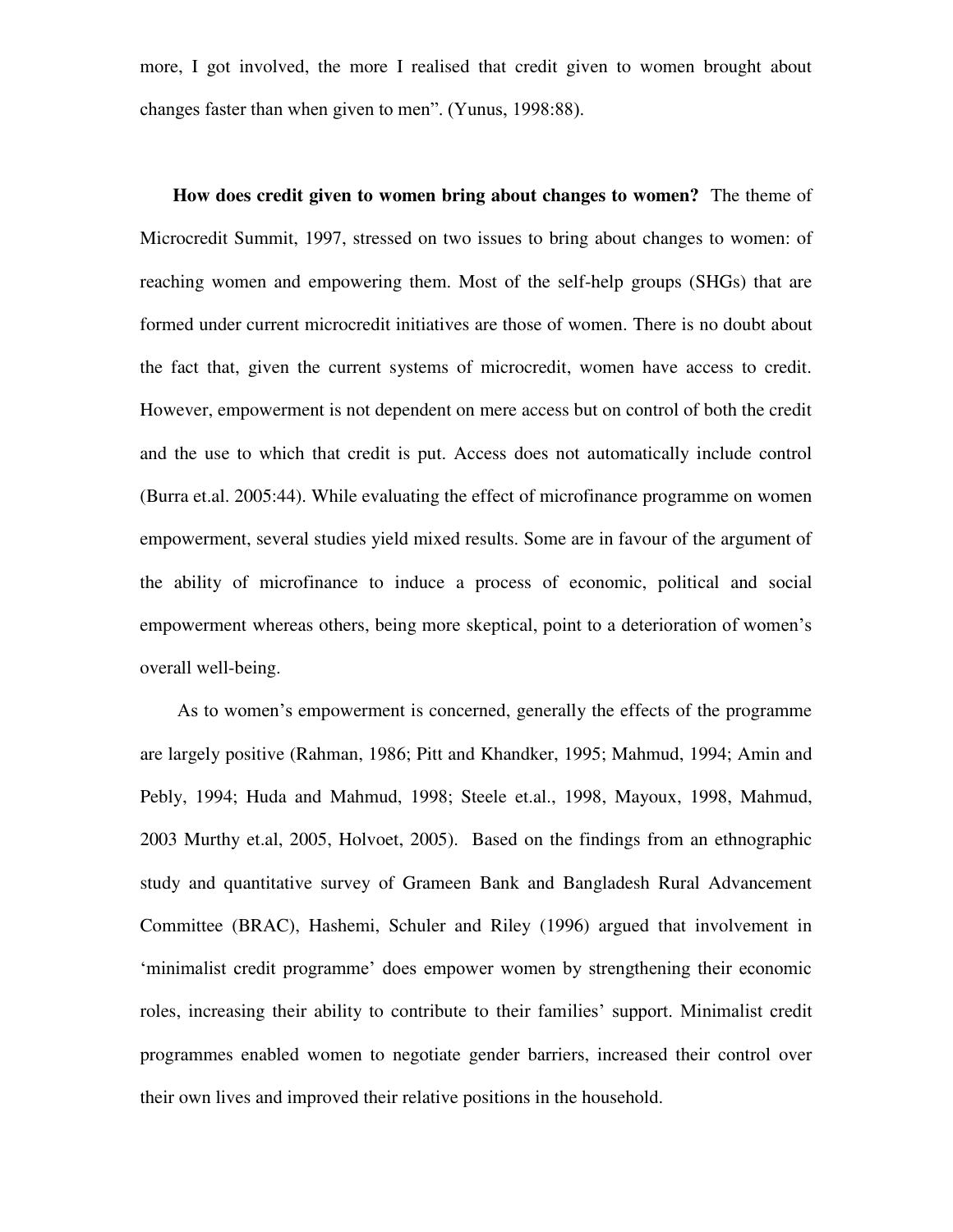Critics of minimalist credit argue that women"s access to credit reinforces patriarchal norms of women"s subordination, resulting to worsening of gender relationship and disempowerment (Goetz and Sen Gupta, 1996; Montgomery et.al., 1996; Rahman, 1999). Goetz and SenGupta (1996) find that a significant proportion of women"s loans are directly invested by their male relatives, though women borrowers bear the liability for repayment. The phenomenon of loss of control of loan by women borrower and the intense pressure of timely repayment of loan increase tension and frustration within the family which produces new form of dominance over women by the members of family as well as microfinance institutions and that increase violence in the society (Rahman, 1999: 67).

 **How empowerment often is operationalised through decision making outcomes?** Both sociology and economics have subfields concerned with intra household relations and within these both have theories relying on access to resources to explain differences in power and welfare outcomes within household. They extend the theories to include social norms, values and culture as intervening variable in the ability to translate resources into intra household power, particularly for women. This is associated with Sen's(1999) idea of well-being freedom in order to access women's well-being versus just relying on these access to inputs. Micro level contexts in some contexts does not support that only in improvement in women's resources lead to their improved status (Jejeebhoy and Sathar,2001;Kabeer,1997;Malhotra and Mather,1997;Mizan,1994).The allocation of authority and control within household structures by social norms and values produce unequal gender relations where men command authority and resources (Kabeer,1995:224-28). In the household affairs, working women may successfully bargain over certain aspects of household expenditure but what remains non-negotiable is men"s control over asset management decisions based on land, capital and other valuable assets related to household"s affairs (Pant,2000:94). Moreover, if a family builds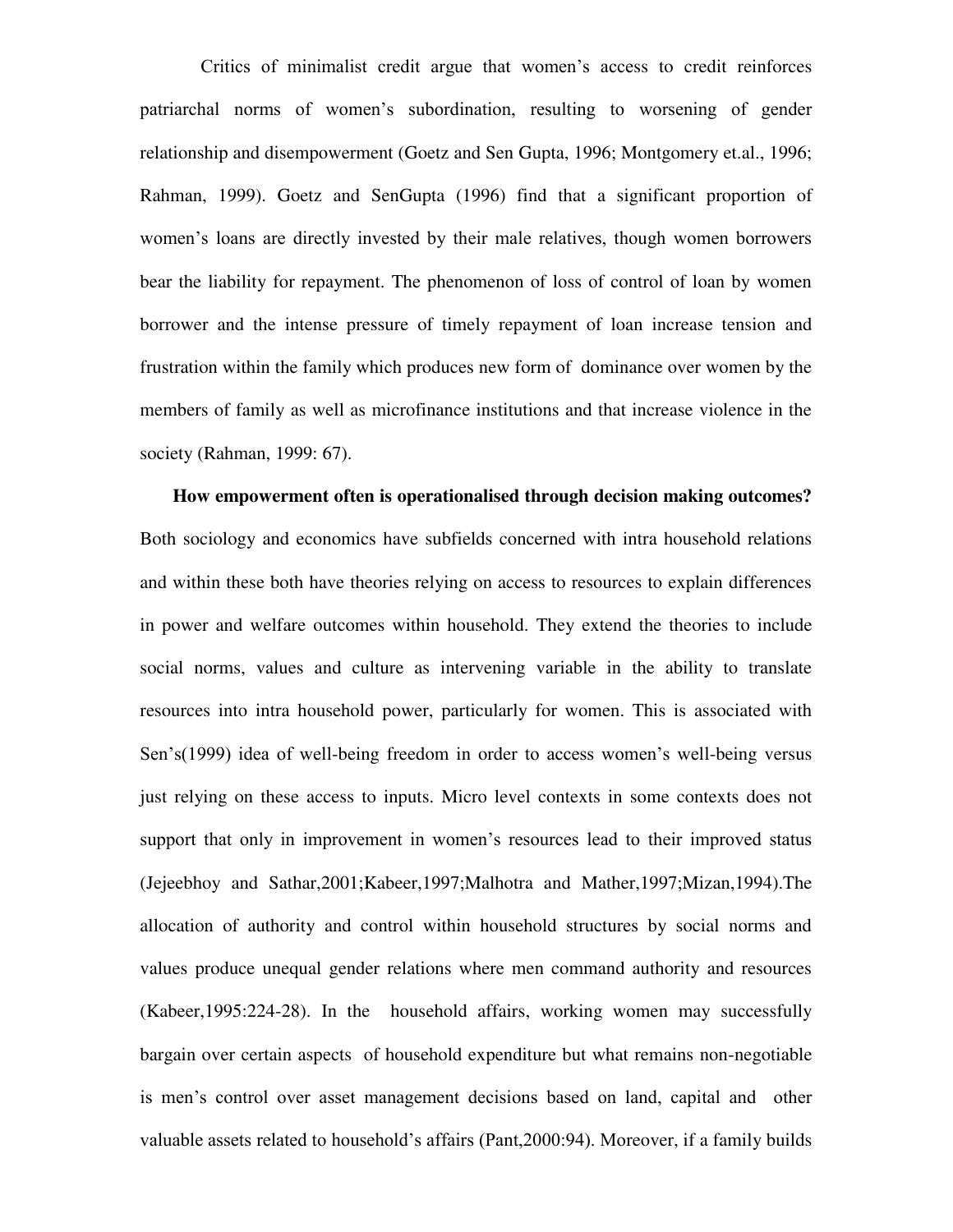property assets, it will have other sources of funds available to survive a crisis and thus become less dependent on strategies more harmful to women (Kantor, 2003:438). Likewise, women"s welfare outcomes of a family are influenced by mobility decision since women themselves are constrained by the female seclusion norms about which families make decisions. Women's mobility levels have direct effects on women's ability to create and maintain links with people outside the family, including those who can help improve the operation of their enterprises (ibid).

 **How does the Women's membership of SHGs lead to empowerment?** Since 1970, worldwide, policy makers and academicians started thinking as to how development programmes could be linked to poor women. There has been considerable rethinking on the impact and potential of self-help groups (SHGs) on rural poverty and empowerment of women since the Grameen bank first pioneered the concept in 1979. Professor Mohammad Yunus, Nobel laureate in peace, came up with this idea of providing small loans to the neighborhood poor households, particularly poor women households, those unable to provide collateral. The problem of women"s access to credit was given emphasis at the first International Women"s Conference in Mexico in 1975, which resulted in the establishment of the Women"s World Banking network. In 1985, during the second International Women Conference in Nairobi, there was a mushrooming of government and non-government income generating programmes for women, most of which included savings and credit.

 The existing literature suggests that the concept of formation of SHGs and linking to banks would raise incomes and broaden financial markets by providing credits to small scale entrepreneurs and thereby reduce poverty ( Aghion and Morduch, 2000). It would also lead to women"s empowerment since Micro Finance Programmes have mostly targeted women as clients (Littlefield, Morduch and Hashemi, 2003; Cheston and Kuhn, 2002).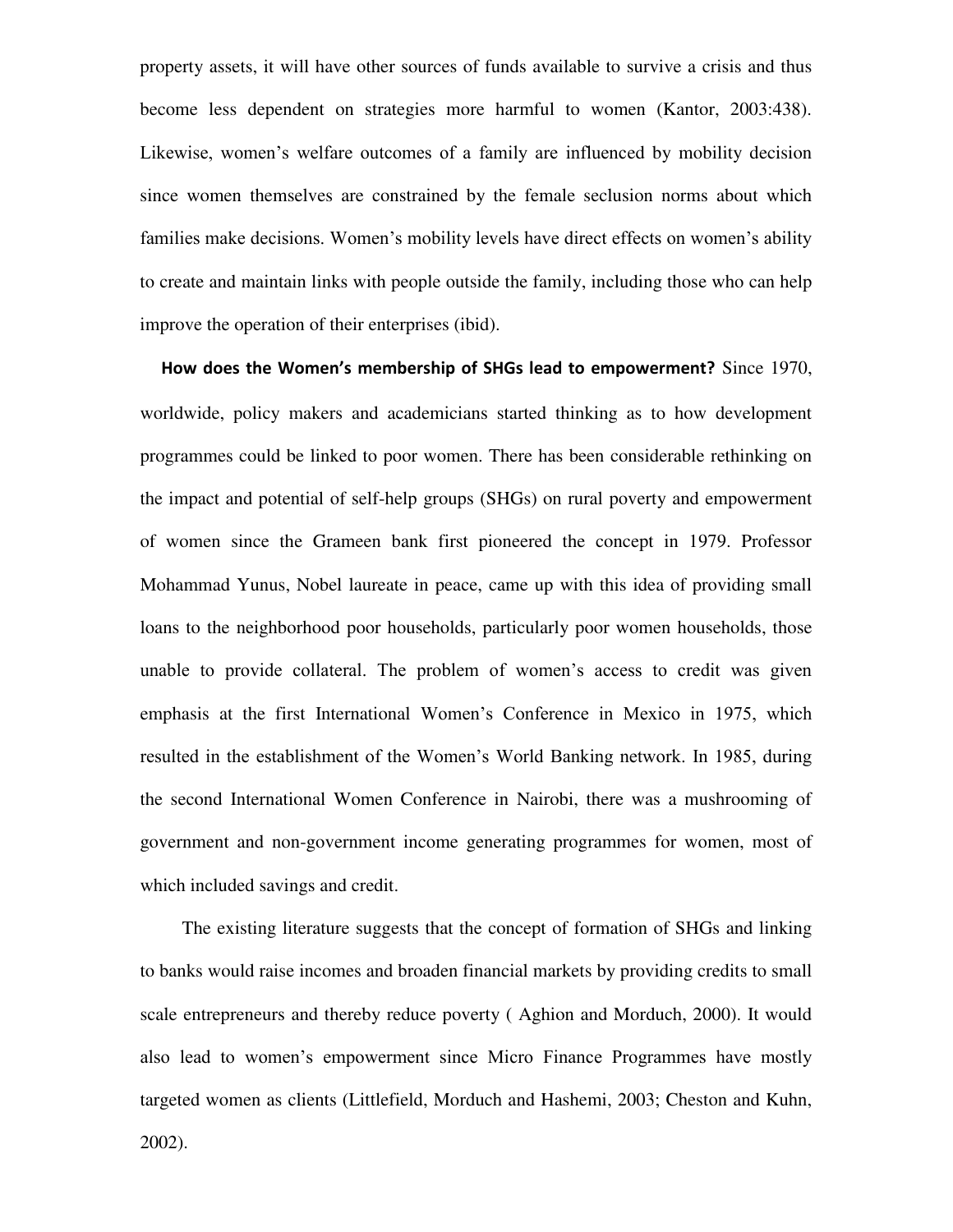The acceptance of gender equality in the Constitution of independent India provided women with a basis for a new identity, as full citizens of the republic and a source of their rights to equality, dignity and justice in other spheres of life (Gupta and Chattopadhyay, 2004: 111). Since the inception of the Fifth Five year Plan (1974-79) in India, women"s interest have been highlighted into national policy (WCD, 2001).The SHG model was introduced as the core strategy to achieve empowerment in the Ninth plan (1997-2002) with the objective to organize women into SHG and thus mark the beginning of a major process of empowering women (Planning Commission, 1997).

 Based on an empirical study of West Bengal, this paper thus attempts to examine whether women's involvement in the microcredit programme through SHGs makes any positive change under different criteria – power, autonomy and self-reliance, entitlement, participation and awareness and capacity-building- on women"s empowerment. The underlying hypothesis is: (i) the average level of empowerment of women participating in the micro credit programme is higher for both NGO and non-NGO led programme than that of women participating in the microcredit programme among all control groups; and (ii) no perceptible difference is observed at the level of empowerment between NGO and non-NGO led microcredit programme under women SHGs (core group).

### **2. SURVEY DESIGN**

 The study is based on the data obtained from field survey (Primary source) from rural West Bengal. Final field survey is conducted on 370 households. More importantly, out of total households (370 households) selected for final survey, there are one core(policy) group(120 households) who were randomly selected from women SHGs participating under microcredit programme on SHG-NGO and SHG-Non-NGO models for eight years or more, and three types of control groups**<sup>1</sup>** . The procedure of selecting households under core group and three control groups is in the following lines.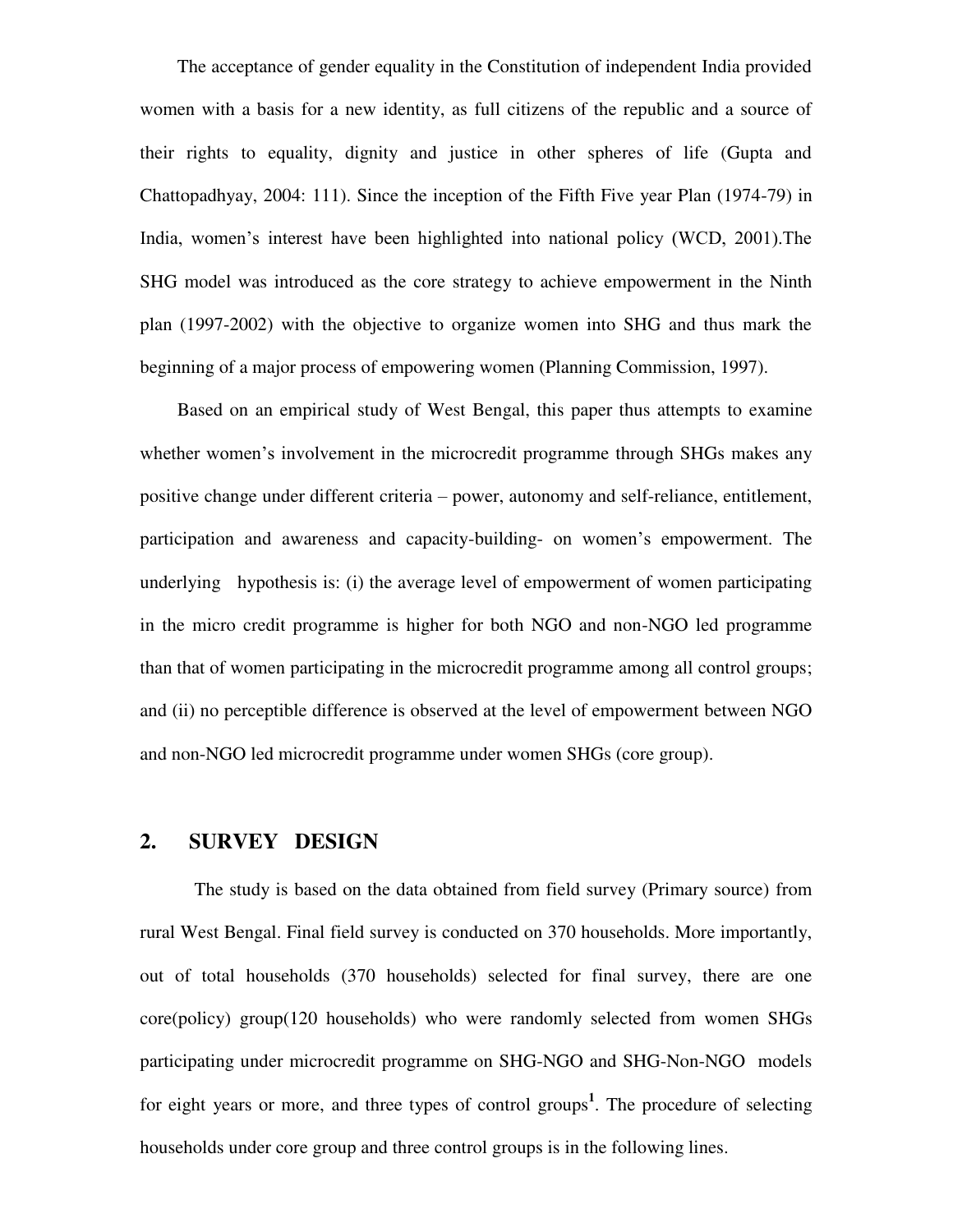We conducted our field survey in Howrah, Hooghly, North 24 Paraganas and Nadia districts of West Bengal, the area of our study, under two stages-preliminary stage and final stage. We undertook pilot survey at preliminary stage mainly for two reasons. i) As per the secondary data (SIPRD, 2000 &2001;Sarker,2001), the microcredit programme is observed to be operative under two broad categories – SHG-NGO and SHG-non –NGO models- in West Bengal. Each category is further classified in three models<sup>2</sup>. But in practice, NGO as Microfinance Institution and NGO as financial intermediaries do not exist separately while we conducted our survey. They are clubbed into a single category in our study area: NGO as financial intermediaries which is operative as one of the models of NABARD ( NABARD, 2001-02). ii) To study the impact assessment of women borrowers" group( core/policy group)participating under SHG-NGO and SHGnon –NGO models of microcredit programme of this study, we consider those SHGs which exist in the programme for eight years or more at a stretch. But in practice, most SHGs which appeared in the secondary source were defunct while we conducted our survey. However, to select samples for final survey for core and control groups, we had to depend on pilot survey in some specific rural blocks having high concentration of SHGs under four districts- Howrah, Hooghly, North 24 Paraganas and Nadia – of West Bengal.

 The selection of households for each group (core or control groups) for final survey is made on sequential sampling method. First, based on the procedure of SRSWOR, sample of SHGs for each group is made from population of SHGs obtained from pilot survey, and then households for each group are also randomly selected(SRSWOR) from sample SHGs from the same group. But, it is worthwhile to mention that the selection of SHGs for each group is made on the principle that the population of the same group for each model should be at least double of the sample.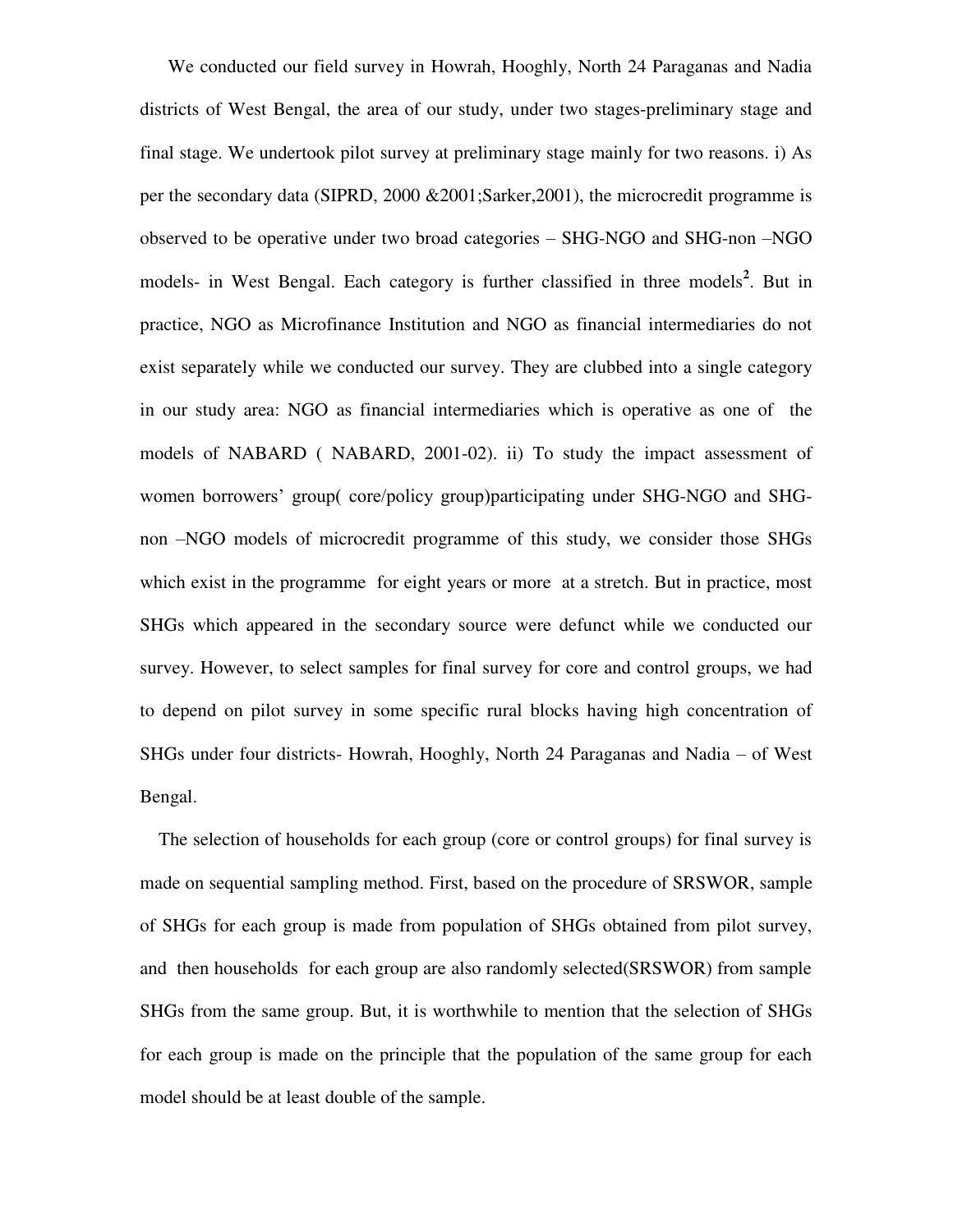As regards the selection of households for core group is concerned, at the first stage, some SHGs have been randomly selected from all SHGs which appear from our pilot survey and that are participating under micro credit programme for eight years or more related to the respective micro credit agency/ organization. 15 SHGs have been randomly selected for each model from out of 36 SHGs in Model 1 and 33 SHGs in Model 2 under SHG-NGO category. Similarly, 10 SHGs for each model have been randomly selected from out of 25 SHGs in Model 3, 24 SHGs in Model 4 and 22 SHGs in Model 5 under SHG –non- NGO category of total women SHGs which appears from pilot survey Also important to mention that the variation of the number of selection of SHGs for each category (SHG-NGO/ SHG-non-NGO) is due to non availability of equal number of SHGs, which exist eight years or more, in the pilot survey. At the second stage, 30 user members for each of two models under SHG-NGO category out of 15 sample SHGs and 20 user members for each of three models under SHG-non-NGO category out of 10 sample SHGs have been randomly selected (SRSWOR).The number of household for each category (SHG-NGO/ SHG-non-NGO) selected for final survey differ from each other because the number of households that appears from pilot survey is also different for different categories.. Total size of women sample borrowers (core/policy group) selected for final survey is  $(30*2+20*3) = 120$ .

 As regards the first control group is concerned, sequential sampling has also been used for selecting 40 men users of micro credit who are participating in the micro credit programme for eight years or more. At the first stage, 10 SHGs have been randomly selected from 24 men SHGs, which appears from pilot survey, who are participating in the micro credit programme for eight years or more under Tajmahal Gram Bikash Kendra of model-2 from SHG-NGO model, where NGO acts as financial intermediaries(FI). 5 SHGs have been randomly selected separately from 13 SHGs each,(emerging from pilot survey) of model-3 and model-5 respectively from SHG –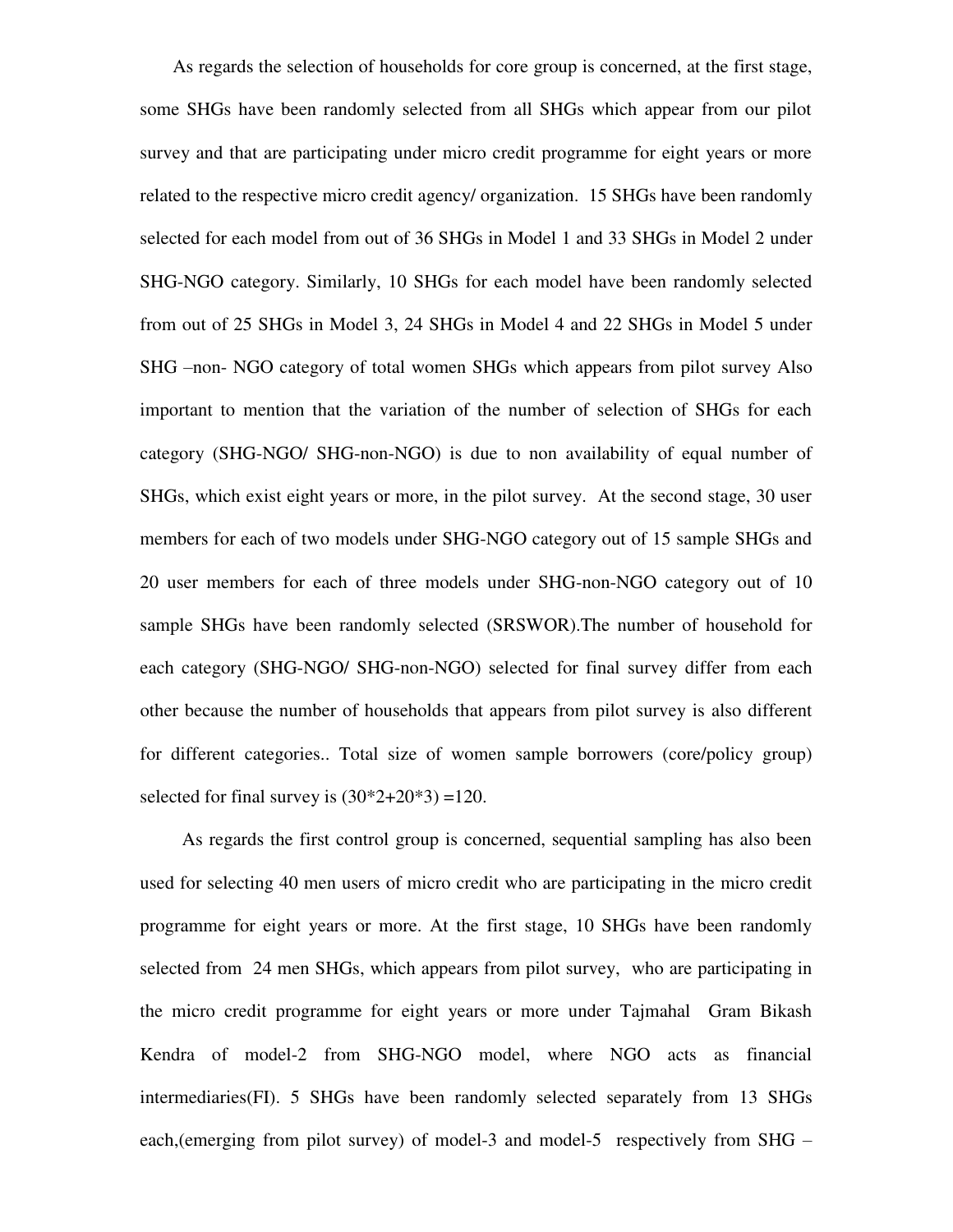non-NGO model. Totaling in all, 20 men SHGs have been selected from model-2 (10 SHGs), model-3 (5SHGs) and model-5 (5 SHGs). The argument behind the exclusion of other models from the sample is that all micro credit agencies under model-1 and model - 4 are exclusively of women. At the second stage, for selecting households under first control group for final survey, 20 user (male) members' households are randomly selected from Tajmahal Gram Bikash Kendra under model -2 of SHG-NGO micro credit programme. But for model-3 and model-5 under SHG-non-NGO led micro credit programme 10 user (male) members" households for each model have been randomly selected from the respective male SHGs selected at the first stage. Total size of male sample borrowers who have been participating in the micro credit programme at a stretch for eight years or more has been fixed at 40 (20+10+10).

 Concerning to the selection of second control group, two types of SHGs, operating under micro credit programme for at best one year, have been taken into considerationwomen SHGs and male SHGs. For selection of women borrowers' households under control group, 15 women borrowers" households from each model under SHG-NGO category, are randomly selected from each 7 SHGs operating at best one year under respective model selected at the first stage by the pilot survey, and 10 women borrowers' households from each model under SHG-non- NGO category, are randomly selected from each 5 SHGs (operating at best one year) under respective model selected at the first stage from the pilot survey. It is worthwhile to mention that the selection of SHGs of each model under the second control group is based on the criterion of close proximity (nearest in distance) of the SHGs of each model under core group. However, total female borrowers under second control group is  $(15*2+10*3)$  =60. Similarly, the selection of male borrowers under second control group is made following the same criteria used in selecting women borrowers under second control group. Owing to the lack of existence of male SHGs, operating at best one year and within close proximity (nearest in distance)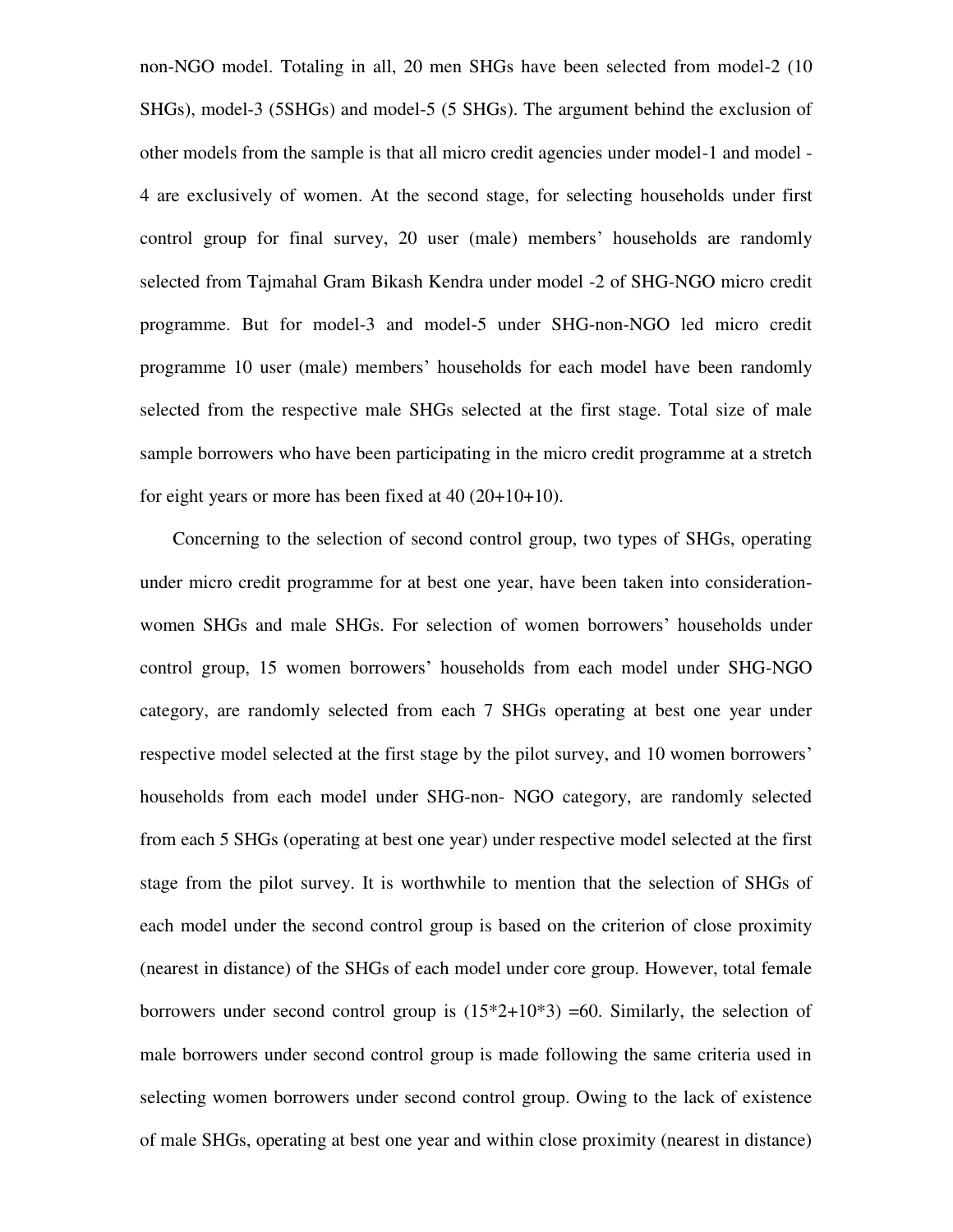of the SHGs under core group, the sample of male borrowers under second control group is less in relation to the female borrower under the same control group. Thus, as per the availability of data, 10 men borrowers" households have been randomly selected for each of Model 2, Model 3 and Model 5. The number of men SHGs for each model operating at best one year is 7 which appears from pilot survey. Total male sample under second control group is  $10*3=30$ .

 In order to select the households (120 households) for the third control group through 'propensity score matching<sup>3</sup>, 120 households have been selected randomly from 250 households, who are eager to join the micro credit programme but have not yet joined the programme, from pilot survey. However, combining core group and three types of control groups (first, second and third control group) together, total sample size taken for final survey is 370 [120(core group)  $+40(1<sup>st</sup> \text{ control group})+90(2<sup>nd</sup> \text{ control group})$  $+120(3<sup>rd</sup>$  control group)] and all samples for this study have been taken from 4 districts – Howrah, Hooghly, 24 Paraganas(North) and Nadia. The Preliminary (pilot) survey and final surveys have been conducted between March, 2006 and August, 2007.

### **2. METHODOLOGY**

 Empowerment is a multidimensional on-going process. In view of its operationality and ability to capture the level and process of women"s empowerment, five broad elements - power, autonomy and self-reliance, entitlement, participation and awareness and capacity-building - have been taken into account. A scheme representation of elements together with its various indicators for assessing empowerment of women is presented in the following Structure:

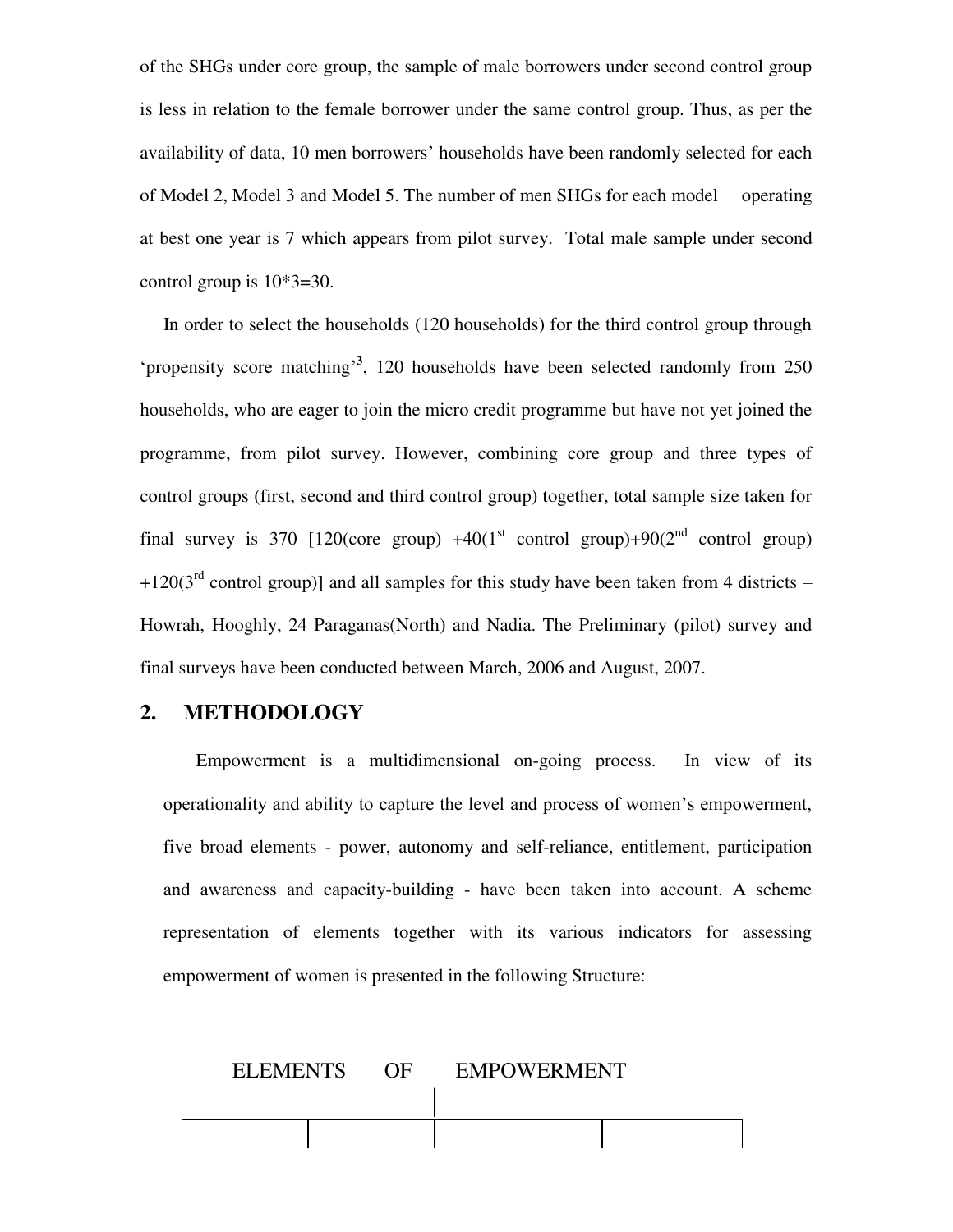

### *Indicators of 'power' (I) element*:

- 1) Ability to take decision at the household level (EPO 1)
- 2) Ability to control resources (EPO 2)
- 3) Ability to control sources of power (EPO 3)
- 4) Ability to challenge societal power relation (EPO 4)

### *Indicators of 'Autonomy and Self-reliance' (II):*

- 1) Freedom of action (EAS 1)
- 2) Possession of critical elements to effectively and efficiently undertake desired activity (EAS 2)
- 3) Level of sense of self (EAS 3)
- 4) Absence of unsolicited influence in decision-making (EAS 4)

### *Indicators of 'Entitlement' (III)***:**

1) Rights to equitable share of resources i.e. "Exchange entitlement" (EEN 1)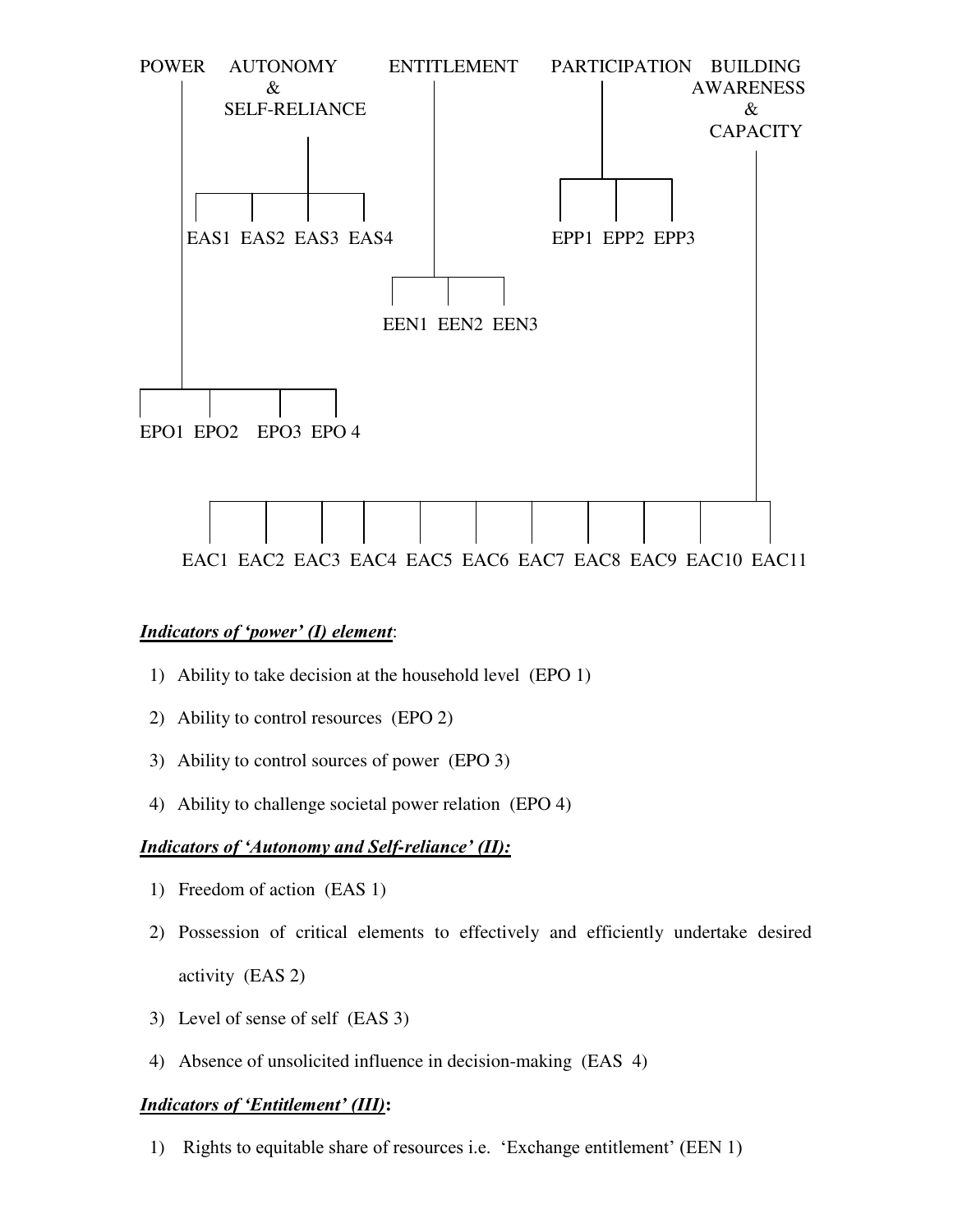- 2) Rights to equitable share of inherited property i.e. "Inheritance and Transfer entitlement' (EEN 2)
- 3) Rights to equitable access to resources (EEN 3)

### *Indicators of 'Participation' (IV):*

- 1) Level of influencing decision (EPP 1 )
- 2) Level of providing material, labour, finance and management input to the project/programme (EPP 2)
- 3) Level of acceptance of responsibilities/ consequences of decision (EPP 3)

### *Indicators of 'Building of awareness and capacity' (V) :*

- 1) Ability to manage productive resources (EAC 1)
- 2) Ability to develop alternative economic structures locally (EAC 2 )
- 3) Ability to create alternative employment at local level (EAC 3)
- 4) Ability to interact effectively in public sphere (EAC 4 )
- 5) Ability to participate in non-family group (EAC 5)
- 6) Action to bring gender equality (EAC 6)
- 7) Legal and political awareness (EAC 7)
- 8) Ability to organize struggle (EAC 8)
- 9) Ability to fight injustice (EAC 9)
- 10) Ability to transform institutions (family, education, religion) ( EAC 10)
- 11) Ability to transform structures (legal, political, economic and social) (EAC 11)

 Every indicator of each element has been measured by four- point scale: high (4), medium (3), fair (2) and low (1).The criteria for evaluation related to the assessment of each indicator is in the following:

### **INDICATORS FOR THE ASSESSMENT OF THE 'POWER'ELEMENT**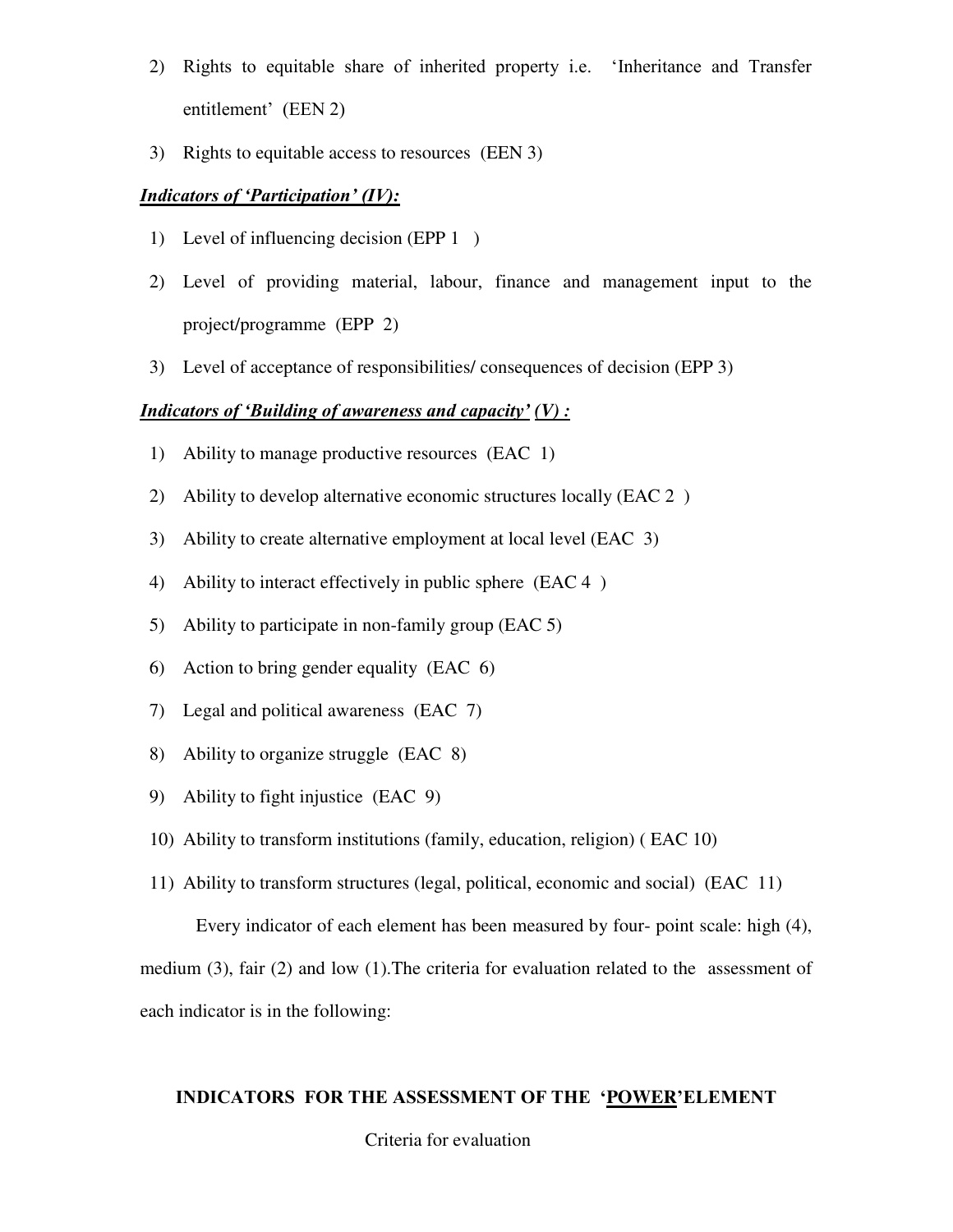| <b>INDICATORS</b>  | <b>HIGH</b>   | <b>MEDIUM</b>     | <b>FAIR</b>   | LOW             |
|--------------------|---------------|-------------------|---------------|-----------------|
| OF 'POWER'         | (4)           | (3)               | (2)           | (1)             |
| <b>ELEMENT OF</b>  |               |                   |               |                 |
| <b>EMPOWERMENT</b> |               |                   |               |                 |
|                    |               |                   |               |                 |
| EPO 1: Power to    | a)Equal or    |                   |               | a) Very little  |
| make decision at   | more say in   |                   |               | <sub>or</sub>   |
| household level    | acquiring,    |                   |               | no say in       |
|                    | using $&$     |                   |               | acquiring,      |
|                    | divesting     |                   |               | using $&$       |
|                    | fixed assets  |                   |               | divesting       |
|                    |               |                   |               | fixed assets    |
|                    | b) Equal or   | b) Equal or       |               | b) Very little  |
|                    | more say      | more say          |               | or              |
|                    | in routine    | in routine        |               | no say          |
|                    | income&       | income&           |               | in routine      |
|                    | expenditure   | expenditure       |               | income&         |
|                    |               |                   |               | expenditure     |
|                    | c) Equal or   | c) Equal or       |               | c) Very little  |
|                    | more say      | more say          |               | or no say       |
|                    | in selecting  | in selecting      |               | in selecting    |
|                    | employment    | employment        |               | employment      |
|                    | d) Equal or   | d) Equal or       | a) Equal or   | d) Very little  |
|                    | more say in   | more say          | more say      | or no say in    |
|                    | children's    | in children's     | in children's | children's      |
|                    | education,    | education,        | education,    | education,      |
|                    | health etc.   | health etc.       | health etc.   | health etc.     |
| EPO 2: Ability to  | Complete      | Equal             | Partial       | N <sub>o</sub>  |
| control resources  | ownershipof   | ownership of      | ownershipof   | ownershipof     |
|                    | resources.    | resources.        | resources.    | resources.      |
| EPO 3: Ability to  | Ability to be | Ability to make   | Ability to be | Inability to be |
| control sources of | head of a     | someone head of   | member of     | member of       |
| power              | body/         | the local         | the local     | the local       |
|                    | institution.  | body/institution. | body.         | body            |
| EPO 4: Ability to  | Ability to    | Ability to resist | Ability to    | Inability to    |
| challenge societal | mobilise      | individually.     | raise issues  | raise a voice   |
| power relations.   | mass.         |                   | in local body | in public       |
|                    |               |                   |               | forum.          |

# **INDICATORS OF THE 'AUTONOMY &SELF-RELIANCE'**

| <b>INDICATORS</b> | <b>HIGH</b> | <b>MEDIUM</b>  | FAIR                     | <b>LOW</b>  |
|-------------------|-------------|----------------|--------------------------|-------------|
| OF                | ΄4          | $\mathfrak{B}$ | $\overline{\phantom{0}}$ | $\mathbf 1$ |
| 'AUTONOMY         |             |                |                          |             |
| $&$ SELF-         |             |                |                          |             |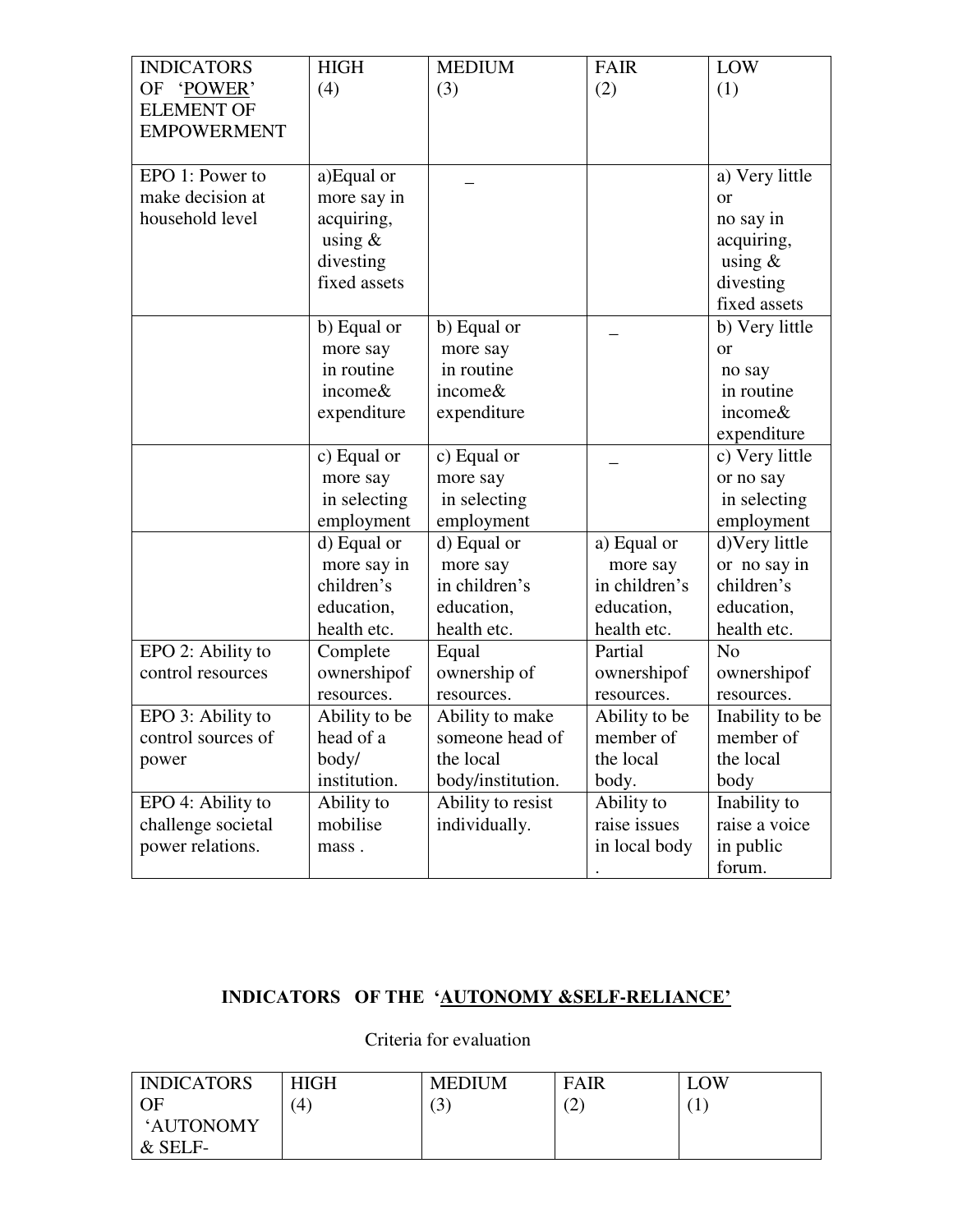| <b>RELIANCE'</b>  |                             |                            |                            |                               |
|-------------------|-----------------------------|----------------------------|----------------------------|-------------------------------|
|                   |                             |                            |                            |                               |
| EAS 1: Freedom    | a)Purchase                  | a)Purchase                 |                            | a) Very little or             |
| of action         | assets without              | assets after               |                            | no freedom to                 |
| $&$ mobility      | consulting with             | consulting                 |                            | purchase assets.              |
|                   | husband /any                | withhusband                |                            |                               |
|                   | male member                 | /any male<br>member        |                            |                               |
|                   | b)Full freedom              | b)Full freedom             | a) Freedom to              | b) Very little or             |
|                   | to purchase                 | to purchase                | purchase                   | no freedom to                 |
|                   | household                   | household                  | household                  | purchase                      |
|                   | chores.                     | chores.                    | chores <i>after</i>        | household                     |
|                   |                             |                            | consulting                 | chores.                       |
|                   |                             |                            | with husband               |                               |
|                   | c) Work outside             | c) Work outside            |                            | c) Very little or             |
|                   | the village (sole           | the village                |                            | no freedom to                 |
|                   | <i>decision</i> )           | after                      |                            | work outside the              |
|                   |                             | consulting with            |                            | village.                      |
|                   |                             | husband                    |                            |                               |
|                   | d)Freedom in                |                            |                            | d)No freedom                  |
|                   | deciding                    |                            |                            | in deciding                   |
|                   | number of                   |                            |                            | number of                     |
|                   | children they<br>can have & |                            |                            | children they                 |
|                   | adopting family             |                            |                            | can have &<br>adopting family |
|                   | planning                    |                            |                            | planning                      |
|                   | measure                     |                            |                            | measure                       |
|                   | e)Freedom in                |                            |                            | e) Nofreedom in               |
|                   | choosing life               |                            |                            | choosing life                 |
|                   | partner                     |                            |                            | partner                       |
|                   | f) Visits bank,             | f) Visit bank,             |                            | f)Nofreedom to                |
|                   | NGO office                  | NGO office                 |                            | visit bank, NGO               |
|                   | alone                       | (not alone)                |                            | office                        |
|                   | g) Visits health            | g) Visit health            |                            | g)can't visit                 |
|                   | centre alone                | centre (not                |                            | health centre                 |
|                   |                             | alone)                     |                            |                               |
|                   | h) Visits natal             | h) Visits natal            | Visits natal               | h)No freedom to               |
|                   | home (sole<br>decision)     | home <i>after</i>          | home after                 | visit natal home<br>(sole     |
|                   |                             | consulting with<br>husband | consulting<br>With husband |                               |
| <b>EAS 2:</b>     | a)woman's                   | a) )woman's                | a)woman's                  | a) woman is                   |
| Possession of     | level of                    | level of                   | level of                   | illiterate or can             |
| critical elements | $education -$               | education -                | education-                 | sign only                     |
| (human K)         | secondary or                | primary                    | primary                    |                               |
|                   | above                       |                            |                            |                               |
|                   | b) woman is                 | b) woman is                | b) No                      | b) No                         |
|                   | experienced for             | experienced for            | experience                 | experience                    |
|                   | 7-8 years                   | 1-2 years                  |                            |                               |
|                   | c) woman is                 | c) woman is                | c)No training              | c)No training                 |
|                   | fully trained               | partially<br>trained       |                            |                               |
|                   |                             |                            |                            |                               |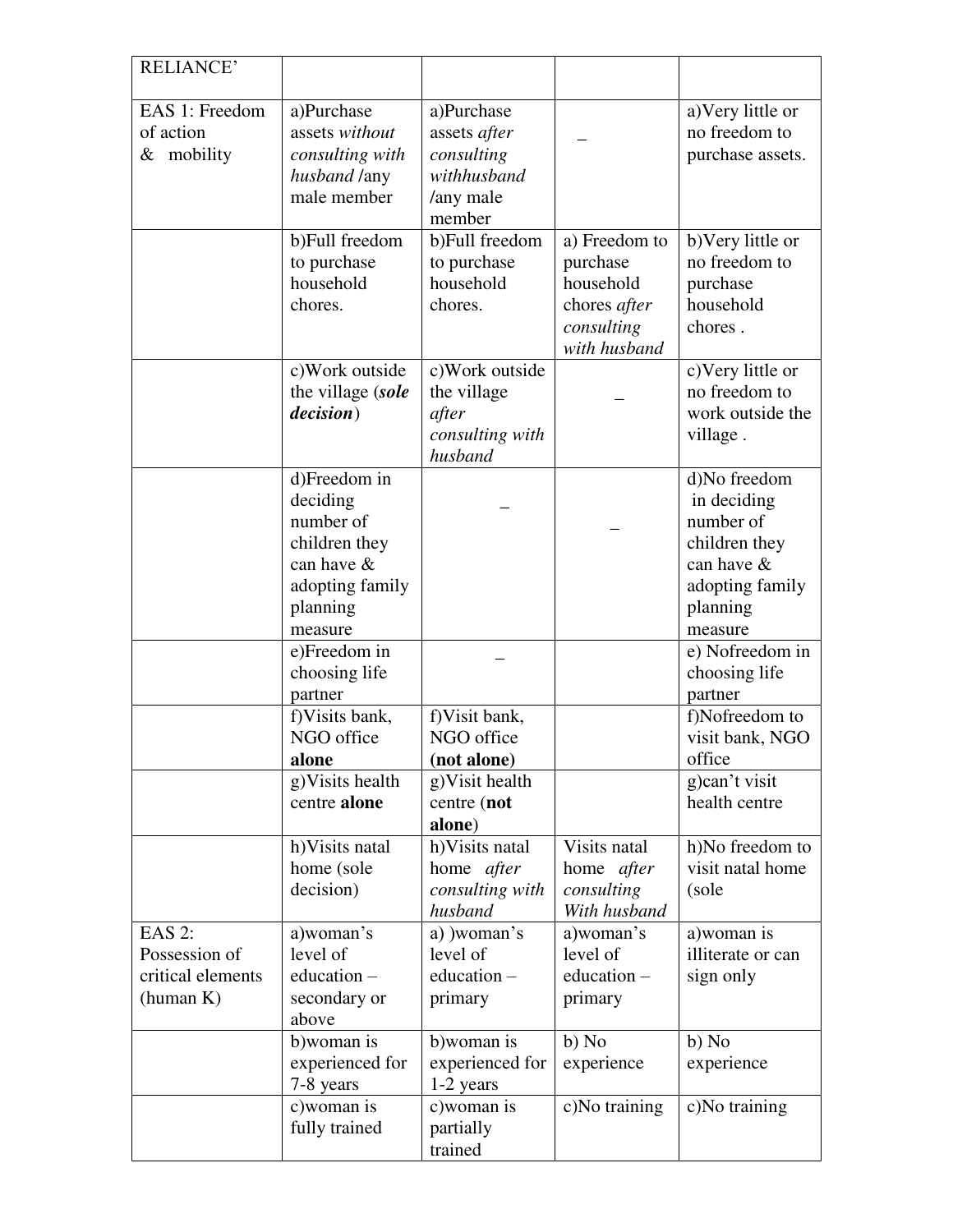|                                                                       | d)health-good                                                                         | d)health-good                                                                           | d)health-not                                                                           | d)frequently                                                |
|-----------------------------------------------------------------------|---------------------------------------------------------------------------------------|-----------------------------------------------------------------------------------------|----------------------------------------------------------------------------------------|-------------------------------------------------------------|
|                                                                       |                                                                                       |                                                                                         | good                                                                                   | sick                                                        |
| EAS 3:Sense of<br>self                                                | a) woman<br>protests<br>alone&if<br>necessary<br>informs to local<br>P.S.             |                                                                                         |                                                                                        | a) Very little or<br>no ability to<br>protest.              |
|                                                                       | b) feel the<br>importance of<br>education<br>&training for<br>women.                  | a) feel the<br>importance of<br>education<br>&training for<br>women.                    |                                                                                        | b) Very little or<br>no feelings                            |
|                                                                       | c) feel the need<br>of safe $\&$<br>protected<br>shelter &<br>sanitation for<br>women | b) feel the need<br>of safe $\&$<br>protected<br>shelter $&$<br>sanitation for<br>women | a) feel the<br>need of safe<br>& protected<br>shelter &<br>sanitation for<br>women     | c) Very little or<br>no feelings                            |
|                                                                       | c)feel the need<br>of<br>equal amt.of<br>food for<br>women.                           | c) feel the need<br>of equal amt.of<br>food for<br>women.                               |                                                                                        | d) Very little or<br>no feelings                            |
| EAS 4: Absence<br>of unsolicited<br>influences in<br>decision making. | a)None can<br>influence<br>woman's<br>decision<br>making.                             | a)Only<br>husband can<br>influence<br>woman's<br>decision<br>making.                    | a) Any elder<br>member of<br>family can<br>influence<br>woman's<br>decision<br>making. | a)Anyone can<br>influence<br>woman's<br>decision<br>making. |

# **INDICATORS OF 'ENTITLEMENT'**

| <b>INDICATORS</b> | <b>HIGH</b>  | <b>MEDIUM</b>    | <b>FAIR</b>      | LOW        |
|-------------------|--------------|------------------|------------------|------------|
| OF                | (4)          | (3)              | (2)              | (1)        |
| 'ENTITLEMENT'     |              |                  |                  |            |
|                   |              |                  |                  |            |
| EEN 1: Exchange   | a) women get | a) women get     | a) women get     | women get  |
| Entitlement       | same type of | same type of     | inferior<br>type | no job.    |
|                   | job.         | job.             | of job.          |            |
|                   | b)women      | b) women earn    | women earn       | women earn |
|                   | earn moreor  | equal            | equal            | lower      |
|                   | equal        | by selling       | by selling       | by selling |
|                   | by selling   | non-labour       | non-labour       | non-labour |
|                   | non-labour   | asset            | asset            | asset      |
|                   | asset        |                  |                  |            |
|                   | c) women     | c) women<br>earn | women earn       | women earn |
|                   | earn more or | equal            | low              | low        |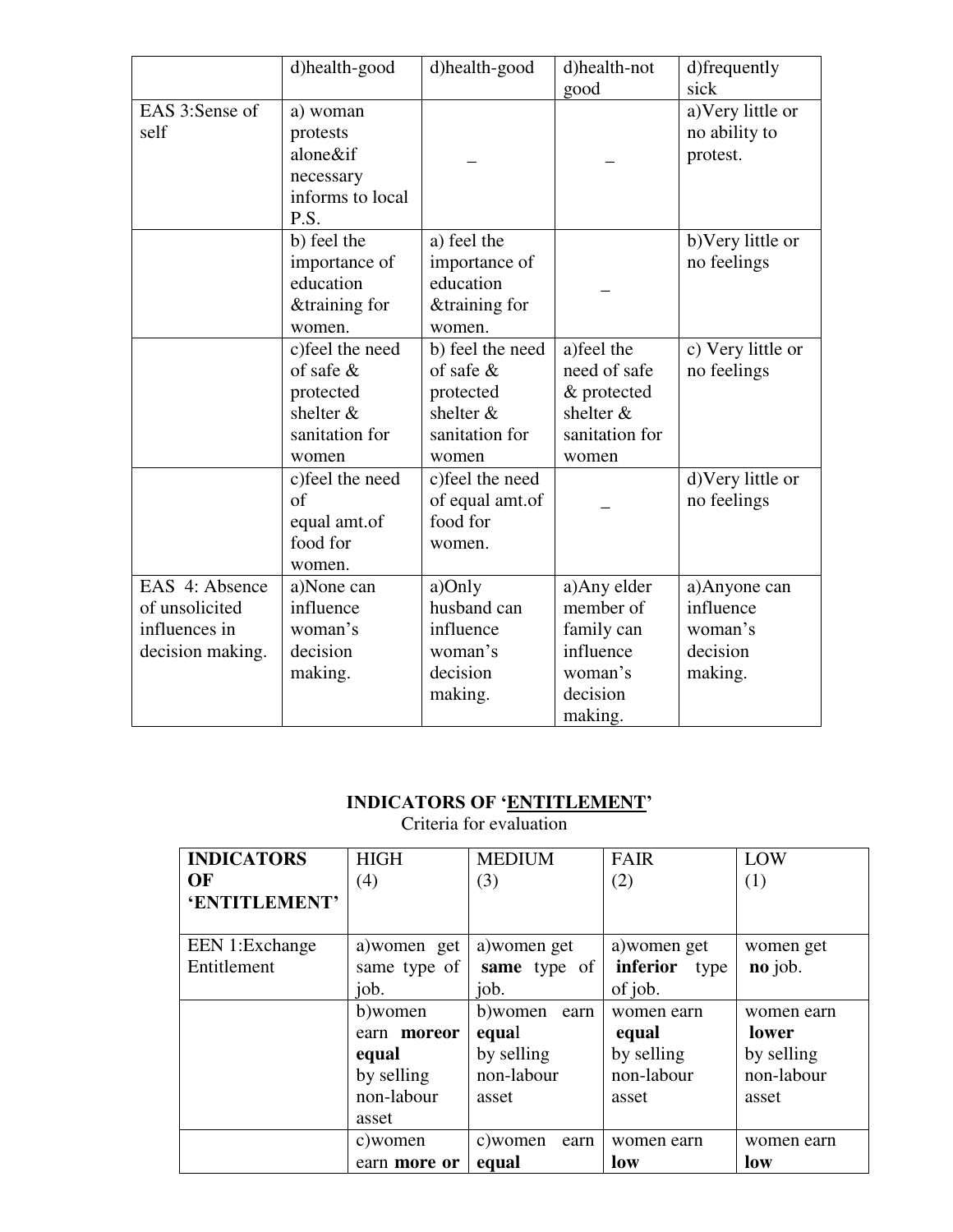|                 | by<br>equal            | by selling           | by selling           | by selling         |
|-----------------|------------------------|----------------------|----------------------|--------------------|
|                 |                        | labour asset but     | labour asset &       | labour asset &     |
|                 | selling                |                      |                      |                    |
|                 | labour<br>asset        | of<br>power          | of<br>power          | of<br>power        |
|                 | $&$ her power          | management is        | management is        | management is      |
|                 | of manage              | low.                 | low                  | low                |
|                 | is<br>-ment            |                      |                      |                    |
|                 | high/equal             |                      |                      |                    |
|                 | d)Cost of              | d)Cost of            | Cost of              | Cost of            |
|                 | purchasing of          | purchasing of        | purchasing of        | purchasing of      |
|                 | resources<br><i>is</i> | resources<br>is      | resources is         | resources is       |
|                 | equal                  | equal.               | equal.               | more.              |
|                 | or low.                |                      |                      |                    |
|                 | e)Value<br>of          | Value of the         | Value of the         | Value of the       |
|                 | the                    | product that         | product that         | product that       |
|                 | product that           | she can              | she can              | she can            |
|                 | she                    | sell is <b>low</b> . | sell is <b>low</b> . | sell is <b>low</b> |
|                 |                        |                      |                      |                    |
|                 | can sell is            |                      |                      |                    |
|                 | equal /more.           |                      |                      |                    |
|                 |                        |                      |                      |                    |
|                 | f)women                | women get            | women get            | women get          |
|                 | &men                   | low wage             | low wage             | very low wage      |
|                 | get same               |                      |                      |                    |
|                 | wage.                  |                      |                      |                    |
|                 | g)women                | women &men           | women                | women              |
|                 | &men                   | receive equal        | receive lower        | receive lower      |
|                 | receive equal          | social<br>benefit    | social<br>benefit    | social benefit     |
|                 | social benefit         | $\&$                 | $&$ pay<br>more      | & unable to        |
|                 | &pay<br>equal          | pay more tax.        | tax.                 | pay taxes          |
|                 | tax.                   |                      |                      |                    |
|                 |                        |                      |                      |                    |
| EEN 2:          | Women                  | Women &men           | Women &men           | Women &men         |
| Inheritance&    | &men inherit           | inherit property     | inherit              | inherit            |
| Transfer        | property               | equally              | property but         | property not       |
| Entitlement     | equally                | &selling power       | not equally          | equally but        |
|                 | <i>&amp;selling</i>    | of the property      | &selling power       | selling power      |
|                 | power of the           | is lower for         | of the property      | of the property    |
|                 | property is            |                      | is low.              | is nil             |
|                 |                        | women.               |                      |                    |
| EEN 3:Access to | equal.<br>a)Equal      |                      |                      | Nil                |
|                 |                        |                      |                      |                    |
| resources       | accesss to             |                      |                      |                    |
|                 | immovable              |                      |                      |                    |
|                 | property               |                      |                      |                    |
|                 | b) Equal               | Equal accesss        |                      | <b>Nil</b>         |
|                 | accesss to             | to durable           |                      |                    |
|                 | durable                | &movable             |                      |                    |
|                 | &movable               | property             |                      |                    |
|                 | property               |                      |                      |                    |
|                 | c)Equal                | Equal financial      |                      | <b>Nil</b>         |
|                 | financial              | access               |                      |                    |
|                 | access                 |                      |                      |                    |
|                 | d)Equal                | Equal access to      | Equal access to      | Nil                |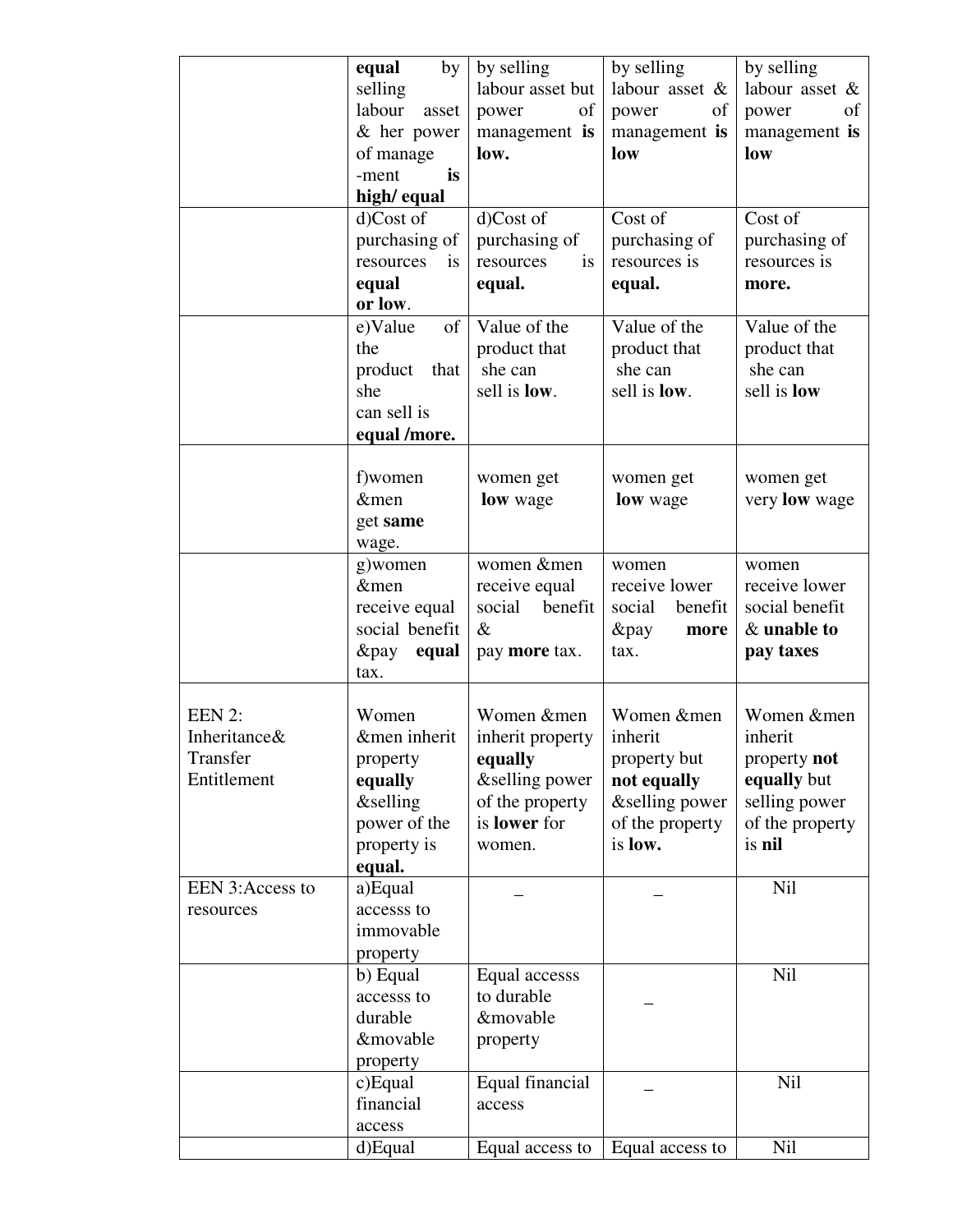| access to    | personal health   personal health |      |  |
|--------------|-----------------------------------|------|--|
| personal     | care                              | care |  |
| health care. |                                   |      |  |

# **INDICATORS OF 'PARTCIPATION'**

| <b>INDICATORS OF</b> | <b>HIGH</b>          | <b>MEDIUM</b>  | <b>FAIR</b>    | LOW             |
|----------------------|----------------------|----------------|----------------|-----------------|
| 'PARTICIPATION'      | (4)                  | (3)            | (2)            | (1)             |
|                      |                      |                |                |                 |
| EPP 1: Level of      | women                | women          | women          | women           |
| influencing          | influence            | influence      | influence      | never           |
| decision in a        | decision at the      | decision at    | decision at    | influence       |
| project              | stage of             | any two        | any one        | decision.       |
|                      | 'conception',        | stage of       | stage of       |                 |
|                      | 'implementation'     | project        | project        |                 |
|                      | $\&$                 | life.          | life.          |                 |
|                      | 'operation'          |                |                |                 |
| EEN 2: Level of      | women provide all    | women provide  | women          | women           |
| providing material,  | four inputs.         | material,      | provide        | provide         |
| labour,              |                      | labour&finance | material+      | labour but not  |
| finance&management   |                      |                | labour or      | adequately.     |
| to the project/      |                      |                | finance+       |                 |
| programme.           |                      |                | labour.        |                 |
|                      |                      |                |                |                 |
| EEN 3:Level of       | always follow the    | women          | women          | women have      |
| acceptance of        | decision held in the | sometimes      | follow the     | no              |
| responsibility/      | meeting $&$          | follow the     | decision       | responsibility. |
| consequences of      | accordingly perform  | decision.      | in a few cases |                 |
| decision             | their                |                | only           |                 |
|                      | duty.                |                |                |                 |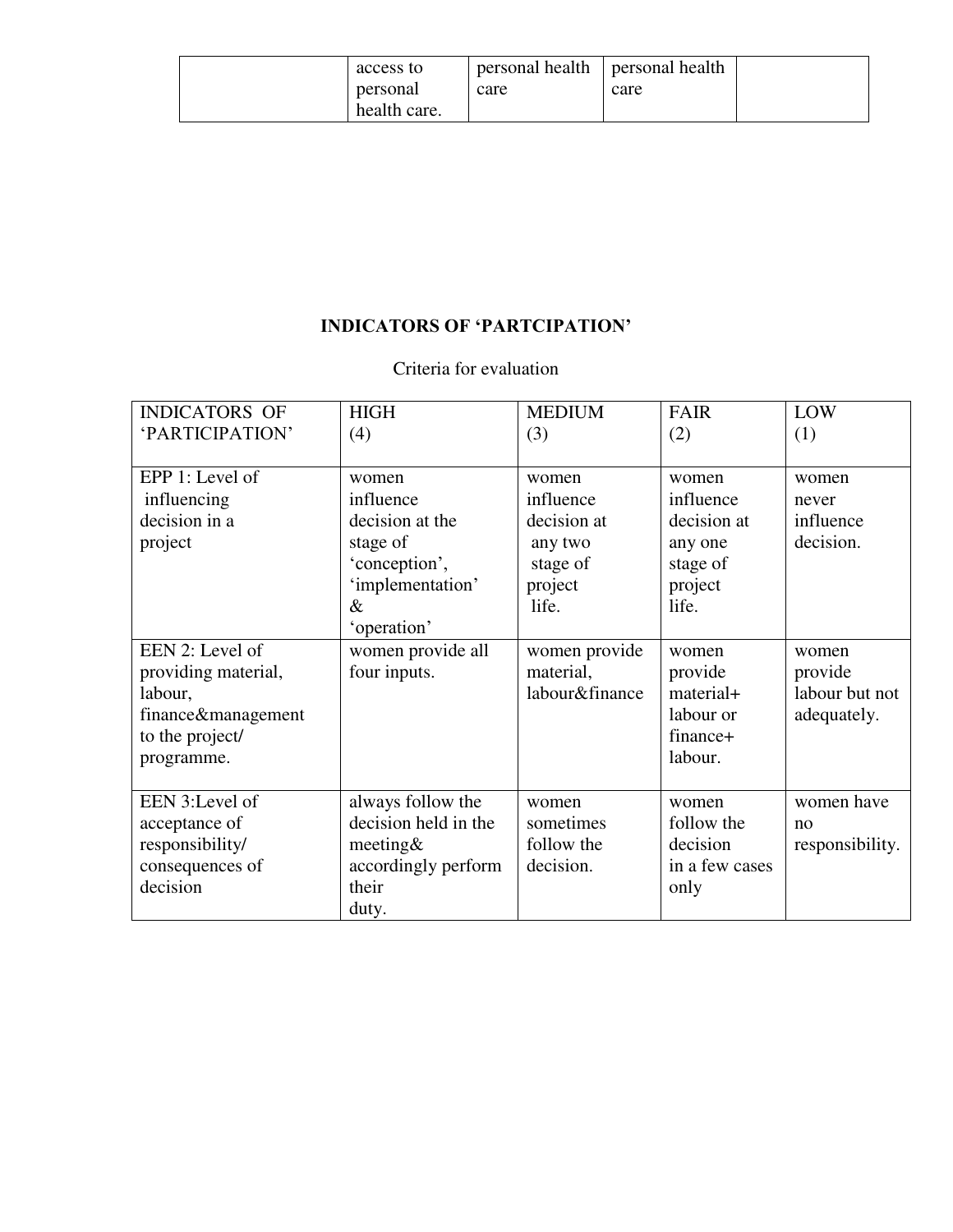# **INDICATORS OF 'BUILDING AWARENESS &CAPACITY'**

| <b>INDICATORS</b>       | <b>HIGH</b>         | <b>MEDIUM</b>     | <b>FAIR</b>     | LOW               |
|-------------------------|---------------------|-------------------|-----------------|-------------------|
| OF 'BUILDING            | (4)                 | (3)               | (2)             | (1)               |
| <b>AWARENESS</b>        |                     |                   |                 |                   |
| &CAPACITY'              |                     |                   |                 |                   |
|                         |                     |                   |                 |                   |
| EAC 1:Ability to        | women               | Sometimes         | <b>Only men</b> | women never       |
| manage                  | themselves          | women             | use the         | use               |
| productive              | use resources for   | use &sometimes    | productive      | <i>&amp;never</i> |
| resources               | the desired         | men use but       | resources       | supervise it.     |
|                         | purpose             | women             | ,women          |                   |
|                         |                     | supervise it.     | supervise it    |                   |
|                         |                     |                   | but power of    |                   |
|                         |                     |                   | supervision     |                   |
|                         |                     |                   | low             |                   |
| EAC 2:Ability to        | women form          | women have        | women form      | No formation      |
| develop alternative     | cooperative         | formed            | cooperative at  | of cooperative    |
| economic structure      | at the village      | cooperative       | the village     | by women.         |
| locally                 | level ⁢ runs        | but they don't    | level but it    |                   |
|                         | successfully        | always get cheap  | does not run    |                   |
|                         |                     | inputs or         | successfully    |                   |
|                         |                     | marketing         |                 |                   |
|                         |                     | facility.         |                 |                   |
| EAC 3: Ability to       | Create at least 3   | Create at least 2 | Create at least | Create no         |
| create alternative      | alternative         | alternative       | 1               | alternative       |
| employment at local     | employment.         | employment        | alternative     | employment        |
| level                   |                     |                   | employment      |                   |
| EAC 4: Ability to       | Ability to interact | Ability to        | Ability to      | Inability to      |
| interact effectively in | effectively in      | interact          | interact        | interact          |
| public sphere           | most of the         | effectively in a  | effectively     | effectively in    |
|                         | public spheres.     | few               | only in local   | any public        |
|                         |                     | public spheres.   | club/SHG        | sphere.           |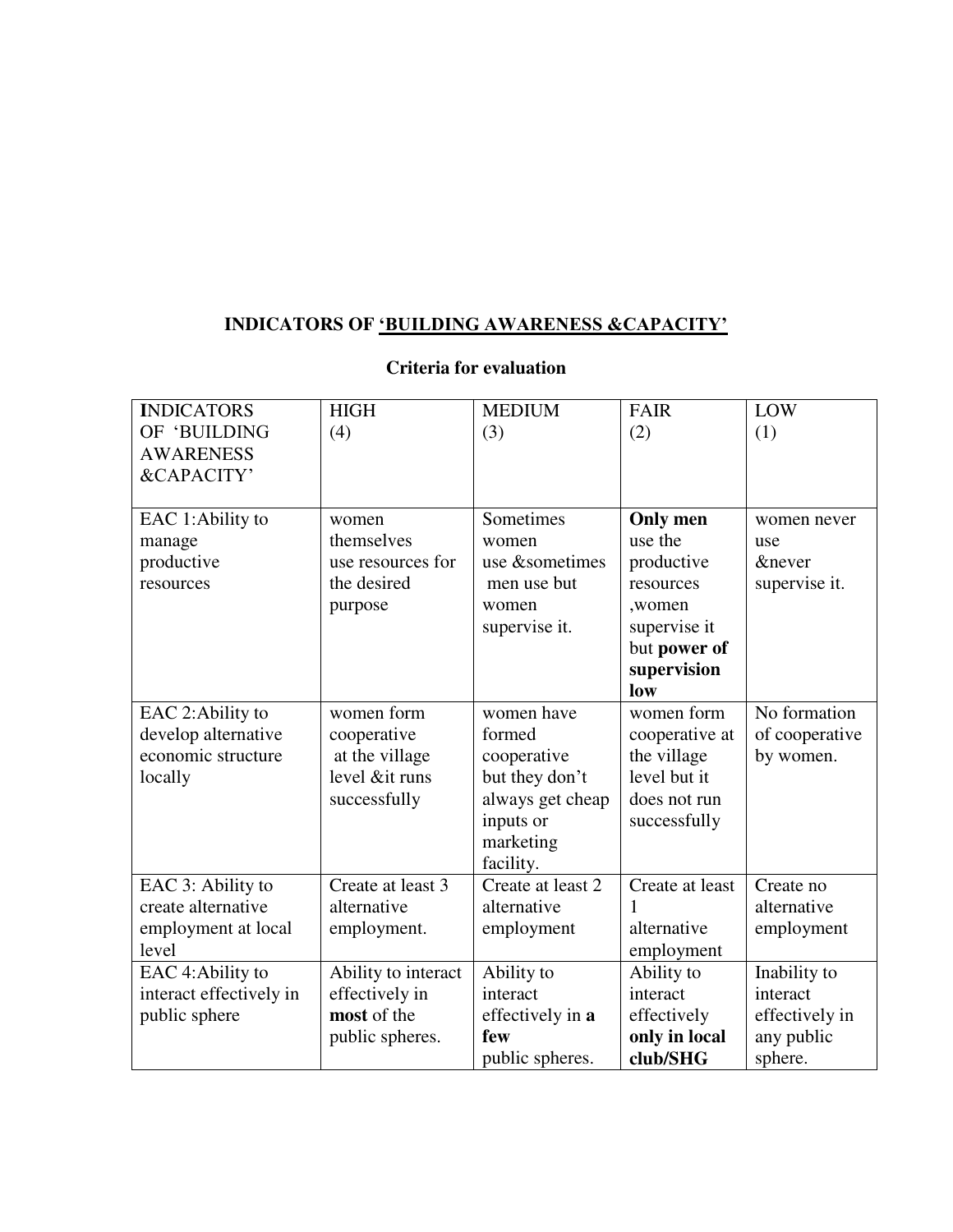For the sake of simplicity, all indicator of each element of empowerment in the exercise have been treated as having equal weights, though in practice, the weights tend to differ across indicators. There are four indicators of "*Power*" (EPO), four indicators of *'Autonomy and Self-reliance'* (EAS), three indicators of *'Entitlement'* (EEN), three indicators of *'Participation'* (EPP) and eleven indicators of *'Awareness and Capacity building'* (EAC).An individual who scores "high" on all indicators of "power" element, has a total score of 16 (4 multiplied by 4), while that who scores "low" on all indicators of "power" element, has a total score of 4 (1 multiplied by 4). But the average score (simple arithmetic mean) for the former is 4 (total score divided by total indicators of power), while the latter is 1 ((total score divided by total indicators of power).The average score of a particular element of empowerment represents its level i.e. the highest level an individual may score from 'power' is 4, the lowest score being 1. Similarly, the mean (A.M.) of all elements" level indicate the empowerment value of the selected women. However, the highest empowerment level for an individual woman is 4, whereas the lowest is 1.

### **3. RESULTS & DISCUSSIONS**

 Five important elements namely – power, autonomy and self-reliance, entitlement, participation and awareness and capacity-building have been adopted to measure the level of women"s empowerment of this study. As mentioned in the methodology chapter, every indicator corresponding to each element has been measured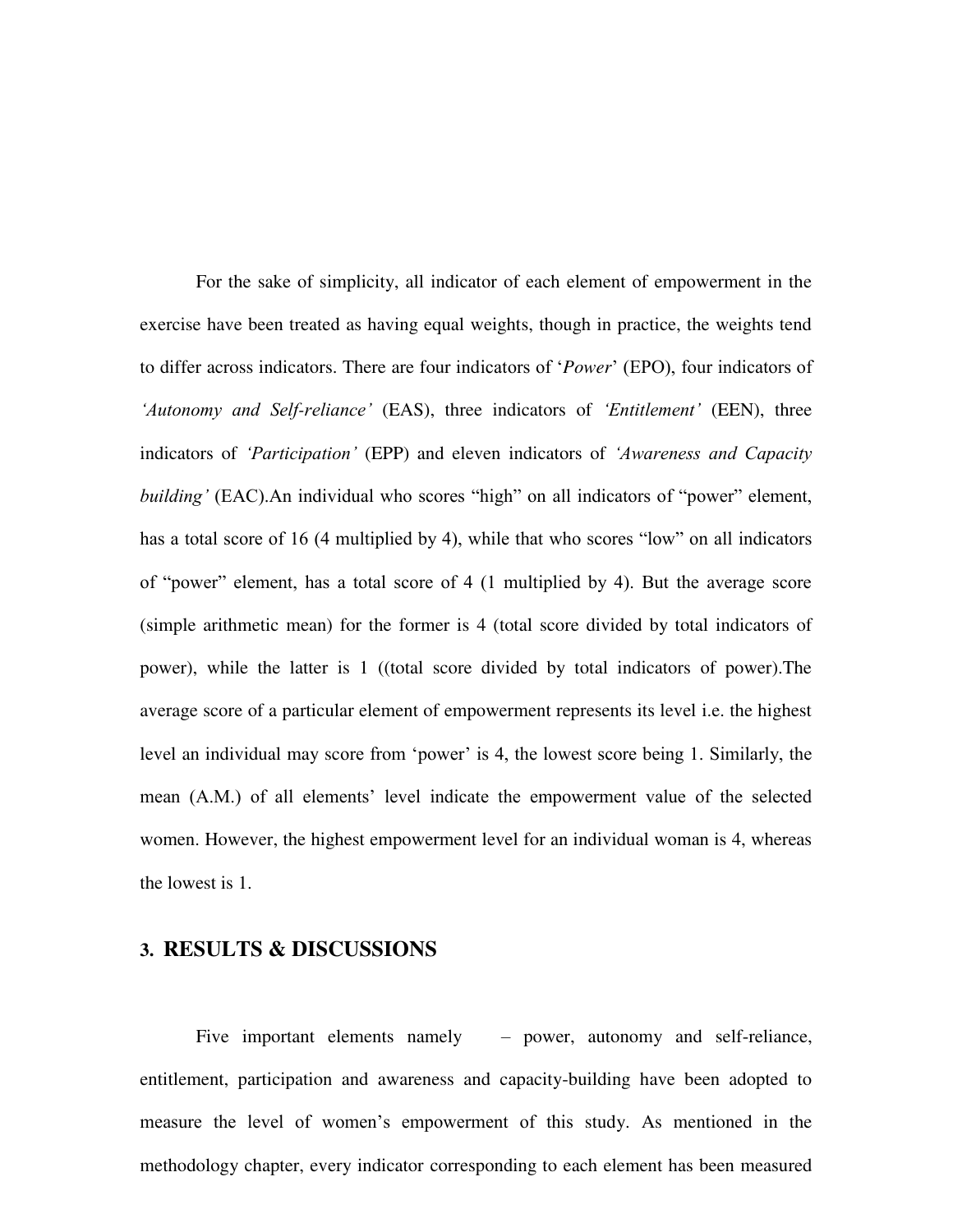by four point scale with equal weight. The range of empowerment level lies between 4 (the highest level of empowerment) and 1 (the lowest level of empowerment).

 We first attempt to measure the level of empowerment based on each element of women"s empowerment. Power is the key element of empowerment because it is the ability, actual and potential, to exercise command and control over resources and ideology (Pant, 2000:93). Out of highest average score 5, the average score received by all female borrower groups in all models – NGO and non –NGO –ranges between 2.33 and 2.80 (Table1.1). It implies that all female borrower groups (core group) receive the level of power which is either little less than their median or somewhat higher than their median level, although in most cases average score is higher than their median level (Table 1.1). This result is not far from unity for entitlement element of empowerment (Table 1.3), although the performance of scores is the highest for participation element of empowerment (Table 1.4), and much better for autonomy and self-reliance (Table 1.2). However, for one element of empowerment (process of building awareness and capacity building), the average level of scores is lower than their median level for four models out of five, despite the fact that individual average scale for each model is greater than or equal to 2.0 (Table 1.5).

 On the other hand, for all elements of empowerment (Table 1.1-1.5), the average level of scores is much lower than their median level for first control group (male borrower group participating in the micro credit programme for at least eight years) ,second control group (male and female participating in the micro credit programme for at best one year) and third control group (female have not at all participated in the microcredit programme but have the potential to join the programme) compared with female borrower group (core group of study). No significant difference is observed regarding average level of scores among three control groups.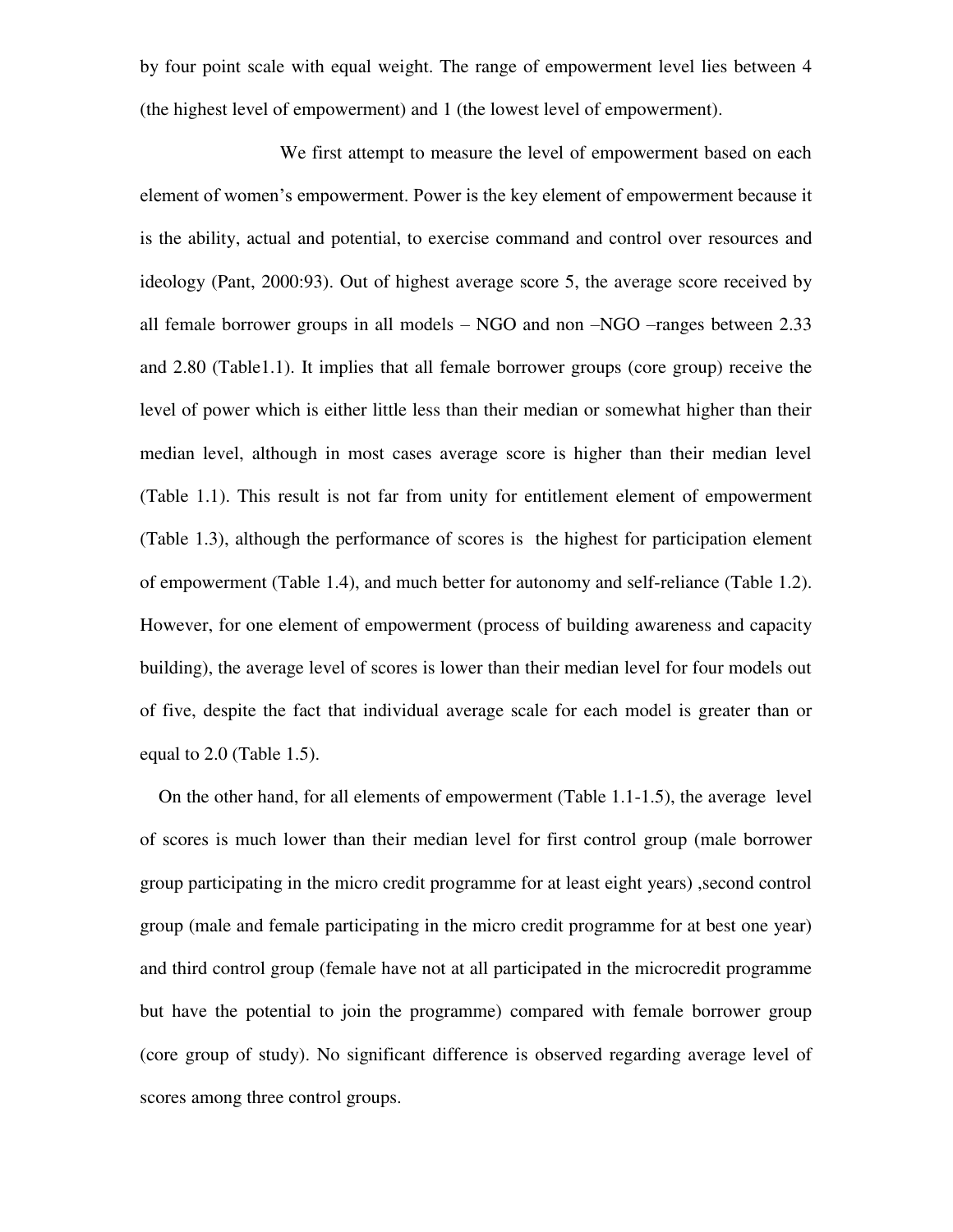Combining all elements together, Table 2 shows that the level of women"s empowerment under female borrower group is considerably higher (ranging between 2.50 and 2.84) than either of the first control group ( male borrower groups )-ranging between 1.52 and 1.77-or of the second control groups (ranging between 1.36 and 1.54 ) or of the third control group( ranging between 1.16 and 1.28 ).Although empowerment level for male borrower group is somewhat higher than other two control groups ,no discernable difference of the level of empowerment is observed among three control groups. This study, however, seems to support our *hypothesis( i* )that the average level of empowerment of women participating in the micro credit programme is higher for both NGO and non-NGO led programme than that of women participating in the microcredit programme among all control groups. This study also lends credence to the fact that no perceptible difference is observed at the level of empowerment between NGO and non-NGO led programmes under female borrower group (core group), which seems to support our *hypothesis( ii* ).

 However one of the main issues emerging out from this study is that women"s own involvement and participation in the micro credit programme contribute to the higher level of empowerment than all control groups. Male"s participation does not point to any significant improvement to the women"s empowerment level (first control group). Rather the patriarchal power relation in the male SHGs, which participate in the microcredit programme for at least eight years (first control group),or both male and female SHGs participating in the microcredit programme for at best one year (second control group), or both male and females who have not at all participated in the microcredit programme but have the potential to join the programme (third control group), does not seem to provide equal space for women in the process of women"s empowerment. Studies have also revealed that consumer"s choice is irrelevant to women under patriarchal power structure; neither as producer nor as consumer does women have the freedom of choice allotted to a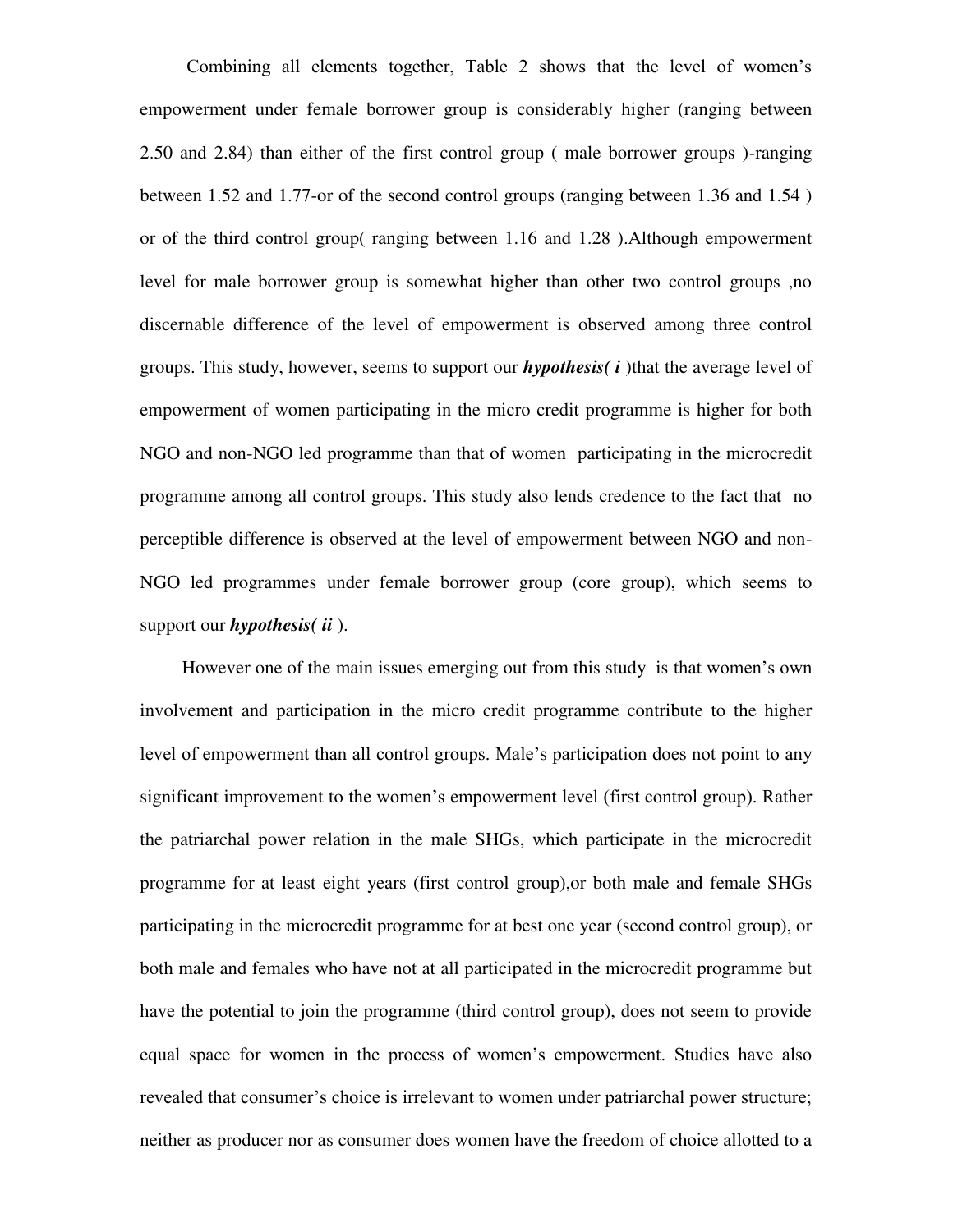women (Bell, 1977); even in public patriarchy, the appropriation particularly of women"s labour is a more collective level (Walby, 1990); women's subordinated position is represented by patriarchal power (Batliwala, 1993).

However, there are instances that considerable improvement in women's empowerment has made by women"s participation in decision making and has shown an impressive curtailment in male monopoly of assets in AWARE (Action for Welfare and Awakening in Rural Environment) villages (Narasimham,1999). Narasimham"s(1999) study also supports that women"s participation in the micro credit programme for some longer duration (core group) has more positive impact on women's empowerment.

# **4. Conclusions and Policy Implications**

 This study, however, lends credence to the fact that women"s active involvement in micro credit programme through SHGs supported by various agencies – SHG-NGO / SHG-non –NGO – has resulted in attitudinal and visible changes among women and has increased their ability to deal with their problems, particularly, in respect of household"s asset management, own mobility, health status of children and the member of households. Such a programme has also helped them to gain some access and control over their own income, if not equally with their male counterpart. However**,** women"s micro credit programme through SHGs, supported by various agencies, needs to be expanded under comprehensive community development programme in all areas of West Bengal, not only as one of the most important means of empowering women and augmenting their households' income and assets but also for utilizing women's knowledge and skills as full partners in the developmental process.

 As the empowerment strategies of empowerment encompass individual, interpersonal and institutional level of practice (a multilevel process), large and dynamic NGOs and institutional organizations should involve in executing training for women"s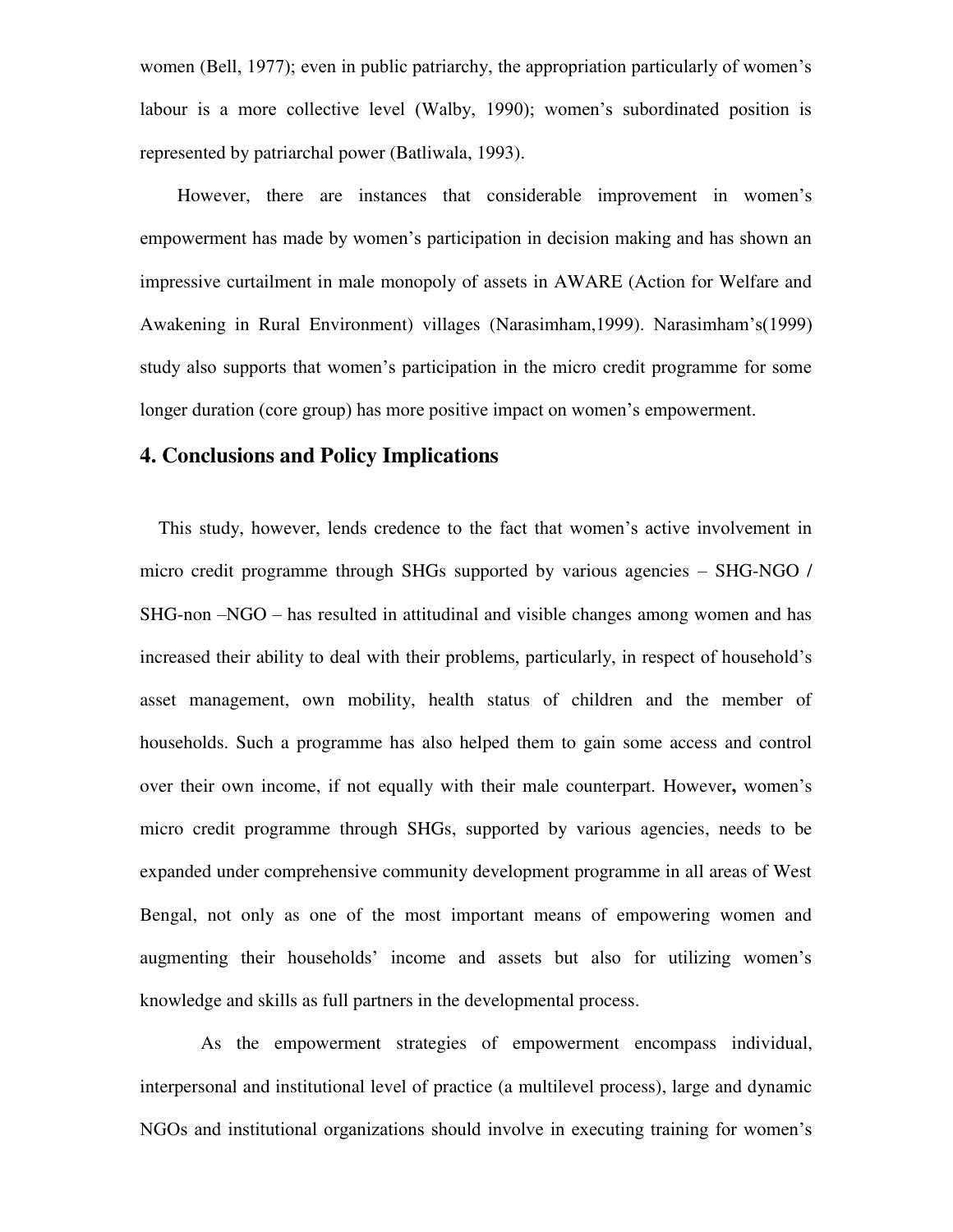skill development, expansion of their education, building women"s perception of selfworth of members within the household and in the public sphere. Such an effort might help women to assert their independent rights to make choices and control resources, both which will assist in challenging and eliminating their subordination.

#### TABLE 1.1

|                  |       |                | Female borrower group |                |       |        | Control group  |        |                |        |
|------------------|-------|----------------|-----------------------|----------------|-------|--------|----------------|--------|----------------|--------|
|                  |       | NGO-led        |                       | non-NGO-led    |       |        |                |        |                |        |
| Indicators       | model | model          | model                 | model          | model | model  | model          | model  | model          | model  |
| of 'power'       | 1     | $\overline{2}$ | 3                     | $\overline{4}$ | 5     | 1      | $\overline{2}$ | 3      | $\overline{4}$ | 5      |
| EPO <sub>1</sub> | 2.83  | 2.93           | 2.80                  | 2.60           | 2.60  | 1.35   | 2.20           | 1.60   | 1.60           | 1.65   |
|                  |       |                |                       |                |       |        | (1.85)         | (1.90) |                | (1.70) |
|                  |       |                |                       |                |       | [1.01] | [1.70]         | [1.75] | [1.40]         | [1.55] |
| EPO <sub>2</sub> | 2.80  | 2.43           | 2.30                  | 2.10           | 1.95  | 1.40   | 1.20           | 1.30   | 1.40           | 1.30   |
|                  |       |                |                       |                |       |        | (1.45)         | (1.50) |                | (1.20) |
|                  |       |                |                       |                |       | [1.13] | [1.20]         | [1.19] | [1.10]         | [1.05] |
|                  |       |                |                       |                |       |        |                |        |                |        |
| EPO <sub>3</sub> | 2.93  | 2.87           | 3.55                  | 2.45           | 2.80  | 1.85   | 2.00           | 1.85   | 2.00           | 1.75   |
|                  |       |                |                       |                |       |        | (2.05)         | (2.10) |                | (1.40) |
|                  |       |                |                       |                |       | [1.25] | [1.70]         | [1.55] | [1.50]         | [1.20] |
| EPO 4            | 2.60  | 2.57           | 2.65                  | 2.15           | 2.35  | 1.15   | 1.90           | 1.25   | 1.40           | 1.35   |
|                  |       |                |                       |                |       |        | (1.40)         | (1.50) |                | (1.20) |
|                  |       |                |                       |                |       | [1.05] | [1.30]         | [1.05] | [1.15]         | [1.00] |
| <b>AVERA</b>     | 2.79  | 2.70           | 2.80                  | 2.33           | 2.43  | 1.40   | 1.83           | 1.50   | 1.60           | 1.51   |
| <b>GE</b>        |       |                |                       |                |       |        | (1.69)         | (1.75) |                | (1.38) |
| <b>LEVEL</b>     |       |                |                       |                |       | [1.11] | [1.48]         | [1.39] | [1.29]         | [1.20] |
|                  |       |                |                       |                |       |        |                |        |                |        |

### LEVEL OF "POWER" ELEMENT

Source: sample survey

 The figure in ( ) represents the figure corresponding to control group 1 (male borrower group**)**  The figure without bracket represents the figure corresponding to control group 2 (those who have joined at best 1 year).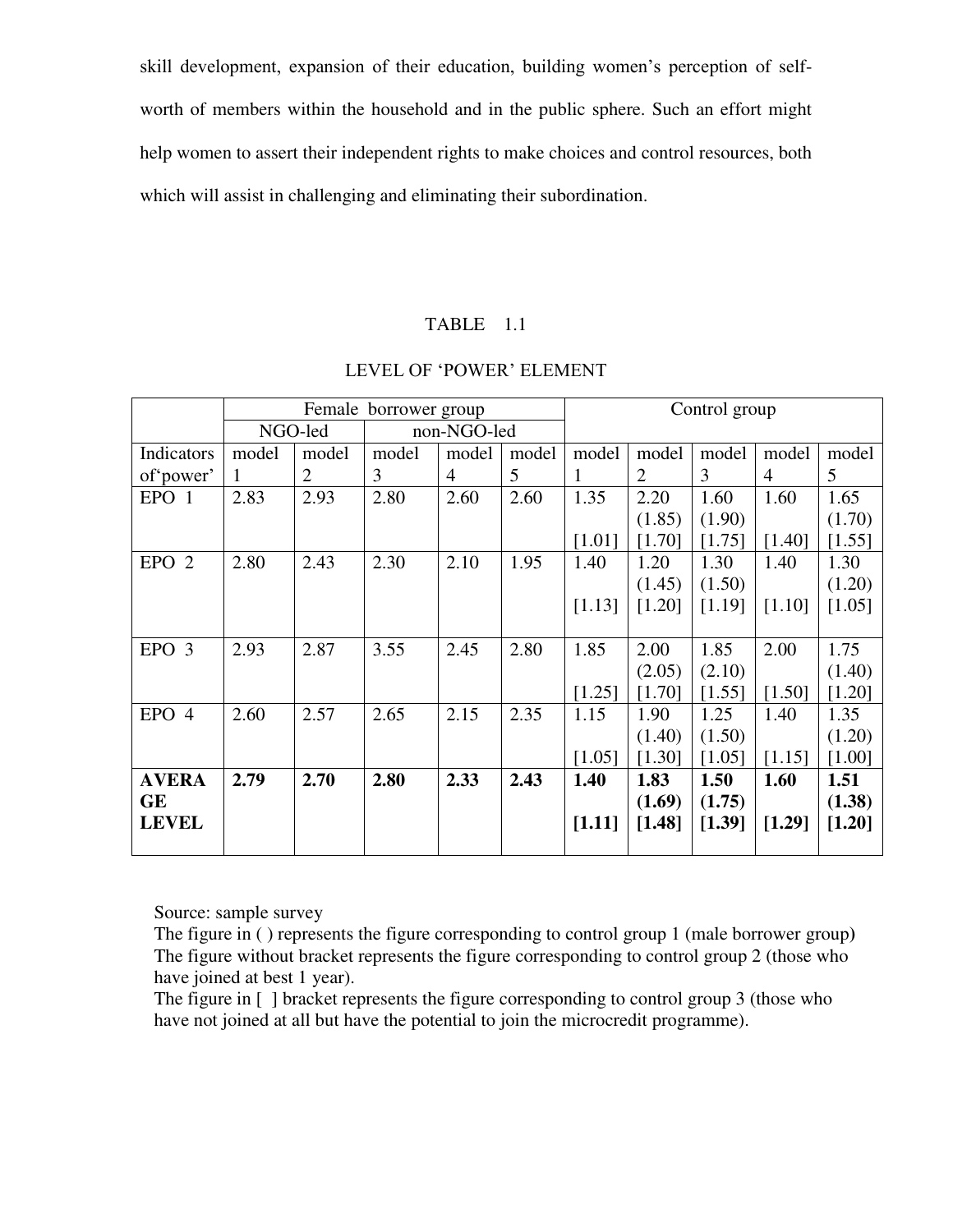### TABLE 1.2

### LEVEL OF 'AUTONOMY & SELF-RELIANCE'

|                  |         | Female Borrower Group |       |                |       | Control Group |                |        |                |        |
|------------------|---------|-----------------------|-------|----------------|-------|---------------|----------------|--------|----------------|--------|
|                  | NGO-led |                       |       | non-NGO led    |       |               |                |        |                |        |
| Indicators of    | model   | model                 | model | model          | model | model         | model          | model  | model          | model  |
| 'autonomy        | 1       | $\overline{2}$        | 3     | $\overline{4}$ | 5     | 1             | $\overline{2}$ | 3      | $\overline{4}$ | 5      |
| $&$ self-        |         |                       |       |                |       |               |                |        |                |        |
| reliance'        |         |                       |       |                |       |               |                |        |                |        |
|                  |         |                       |       |                |       |               |                |        |                |        |
| EAS <sub>1</sub> | 2.83    | 2.87                  | 2.85  | 2.85           | 2.65  | 1.50          | 2.30           | 1.70   | 1.90           | 1.70   |
|                  |         |                       |       |                |       |               | (1.45)         | (2.30) |                | (1.70) |
|                  |         |                       |       |                |       | [1.15]        | [1.50]         | [1.55] | [1.50]         | [1.45] |
| EAS <sub>2</sub> | 2.83    | 2.83                  | 3.04  | 2.65           | 2.40  | 1.95          | 1.60           | 1.75   | 2.10           | 2.25   |
|                  |         |                       |       |                |       |               | (2.30)         | (2.10) |                | (1.80) |
|                  |         |                       |       |                |       | [1.67]        | [1.90]         | [1.30] | [1.70]         | [1.55] |
| EAS <sub>3</sub> | 3.03    | 3.03                  | 3.25  | 2.90           | 2.90  | 2.10          | 2.30           | 2.20   | 2.60           | 2.55   |
|                  |         |                       |       |                |       |               | (2.20)         | (2.80) |                | (2.60) |
|                  |         |                       |       |                |       | [1.70]        | [1.45]         | [1.80] | [1.20]         | [1.50] |
| EAS 4            | 2.77    | 3.03                  | 2.70  | 2.60           | 2.60  | 1.35          | 2.10           | 1.55   | 1.60           | 1.65   |
|                  |         |                       |       |                |       |               | (1.75)         | (1.90) |                | (1.70) |
|                  |         |                       |       |                |       | [1.20]        | [1.35]         | [1.30] | [1.20]         | [1.50] |
| <b>AVERAGE</b>   | 2.87    | 2.94                  | 2.96  | 2.75           | 2.64  | 1.70          | 2.10           | 1.80   | 2.05           | 2.04   |
| <b>LEVEL</b>     |         |                       |       |                |       |               | (1.93)         | (2.30) |                | (1.95) |
|                  |         |                       |       |                |       | [1.43]        | [1.55]         | [1.49] | [1.58]         | [1.56] |

Source: sample survey

The figure in ( ) represents the figure corresponding to control group 1 (male borrower group**).** 

The figure without bracket represents the figure corresponding to control group 2 (those who have joined at best 1 year).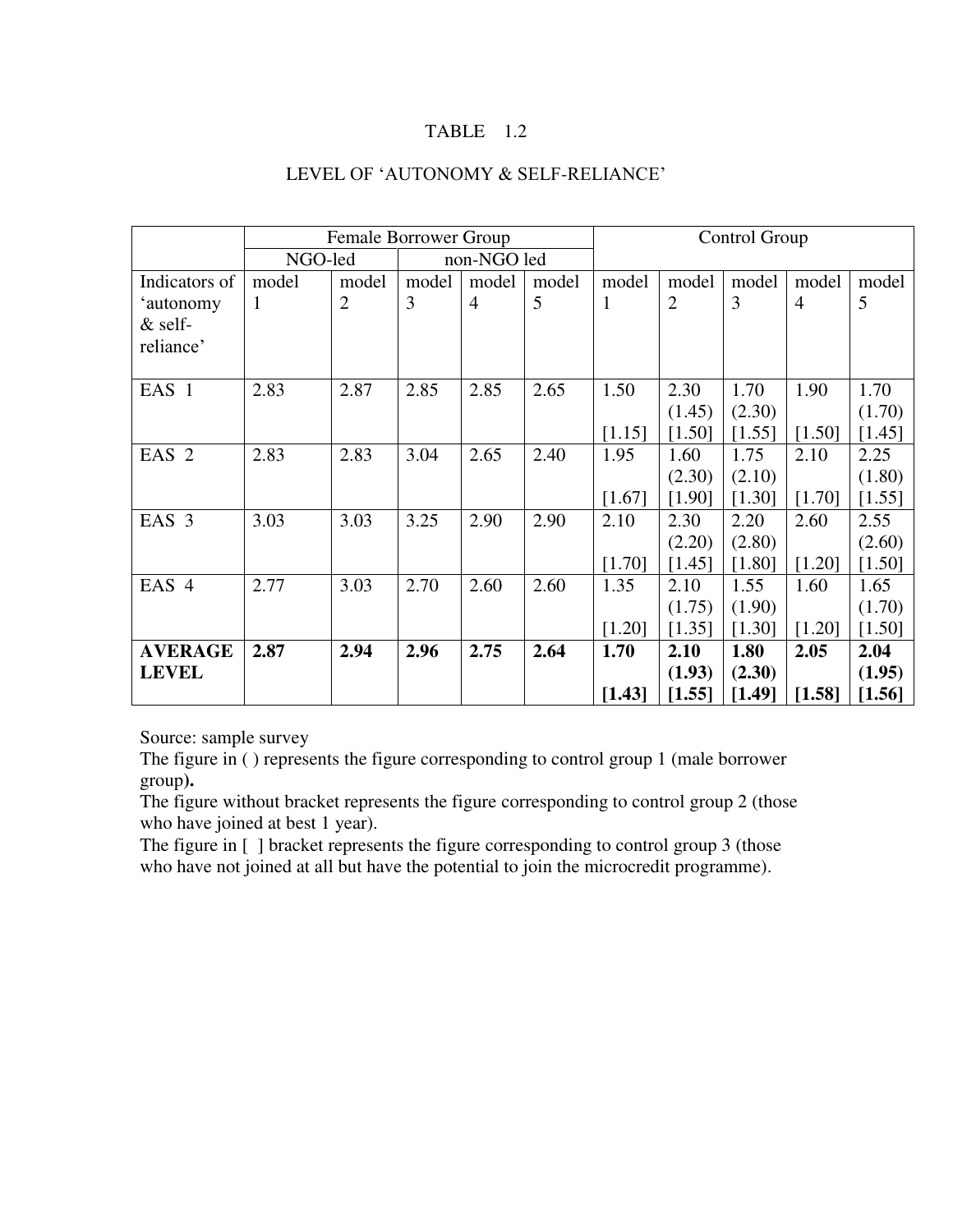### TABLE 1.3

### LEVEL OF "ENTITLEMENT" ELEMENT

|                |       |                | Female borrower group |                |       | Control group |                |        |                |                     |
|----------------|-------|----------------|-----------------------|----------------|-------|---------------|----------------|--------|----------------|---------------------|
|                |       | NGO-led        |                       | non-NGO led    |       |               |                |        |                |                     |
| Indicators of  | model | model          | model                 | model          | model | model         | model          | model  | model          | model               |
| 'entitlement'  | 1     | $\overline{2}$ | 3                     | $\overline{4}$ | 5     | 1             | $\overline{2}$ | 3      | $\overline{4}$ | 5                   |
|                |       |                |                       |                |       |               |                |        |                |                     |
| EEN 1          | 3.30  | 3.20           | 3.35                  | 3.05           | 2.60  | 1.30          | 1.50           | 1.50   | 1.70           | 1.55                |
|                |       |                |                       |                |       |               | (1.85)         | (1.80) |                | (2.20)              |
|                |       |                |                       |                |       | [1.09]        | [1.30]         | [1.25] | [1.30]         | [1.75]              |
| EEN 2          | 1.13  | 1.30           | 1.05                  | 1.05           | 1.00  | 1.00          | 1.00           | 1.00   | 1.10           | 1.05                |
|                |       |                |                       |                |       |               | (1.00)         | (1.00) |                | (1.30)              |
|                |       |                |                       |                |       | [1.00]        | [1.00]         | [1.00] | [1.05]         | [1.00]              |
| EEN 3          | 3.23  | 3.33           | 3.10                  | 3.20           | 2.80  | 1.30          | 1.50           | 1.40   | 1.50           | 1.30                |
|                |       |                |                       |                |       |               | (1.85)         | (2.00) |                | (2.30)              |
|                |       |                |                       |                |       | [1.15]        | [1.40]         | [1.25] | [1.20]         | [1.15]              |
| <b>AVERAGE</b> | 2.55  | 2.61           | 2.50                  | 2.43           | 2.13  | 1.20          | 1.33           | 1.30   | 1.43           | 1.30                |
| <b>LEVEL</b>   |       |                |                       |                |       |               | (1.57)         | (1.60) |                | (1.93)              |
|                |       |                |                       |                |       | [1.08]        | [1.23]         | [1.17] | [1.18]         | $\left[1.30\right]$ |

Source: sample survey

The figure in ( ) represents the figure corresponding to control group 1 (male borrower group**).** 

The figure without bracket represents the figure corresponding to control group 2 (those who have joined at best 1 year).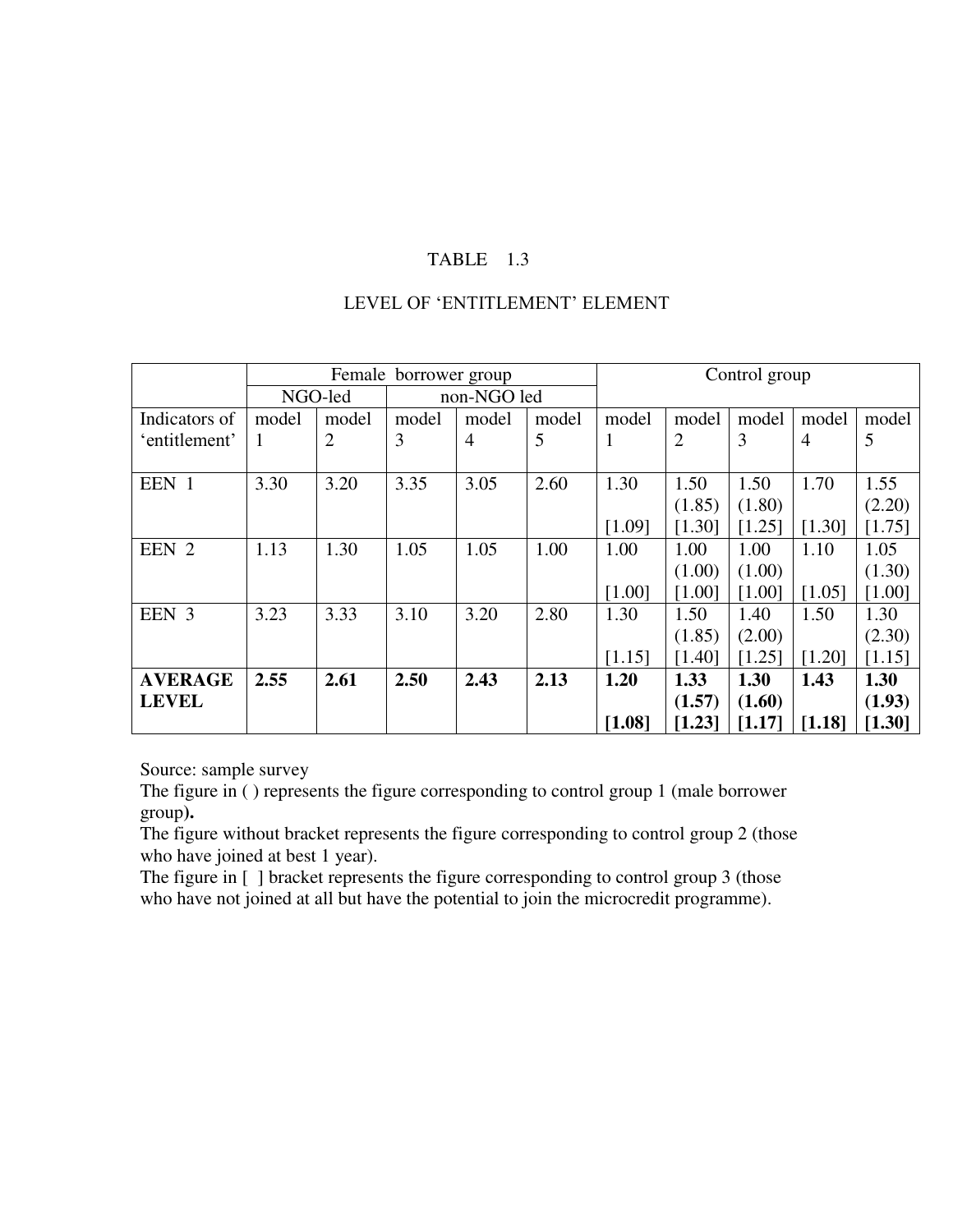### TABLE 1.4

### LEVEL OF "PARTICIPATION" ELEMENT

|                  | Female borrower group |                |             |                |       | Control group |                |        |                |        |
|------------------|-----------------------|----------------|-------------|----------------|-------|---------------|----------------|--------|----------------|--------|
|                  | NGO-led               |                | non-NGO led |                |       |               |                |        |                |        |
| Indicators of    | model                 | model          | model       | model          | model | model         | model          | model  | model          | model  |
| 'participation'  | -1                    | $\overline{2}$ | 3           | $\overline{4}$ | 5     | 1             | $\overline{2}$ | 3      | $\overline{4}$ | 5      |
|                  |                       |                |             |                |       |               |                |        |                |        |
| EPP 1            | 3.40                  | 3.27           | 3.50        | 3.25           | 3.15  | 1.30          | 1.20           | 1.30   | 1.30           | 1.35   |
|                  |                       |                |             |                |       |               | (1.55)         | (1.90) |                | (1.30) |
|                  |                       |                |             |                |       | [1.10]        | [1.25]         | [1.35] | [1.20]         | [1.25] |
| EPP <sub>2</sub> | 3.63                  | 3.37           | 3.20        | 3.60           | 3.05  | 1.40          | 1.60           | 1.45   | 1.50           | 1.30   |
|                  |                       |                |             |                |       |               | (1.00)         | (1.80) |                | (1.70) |
|                  |                       |                |             |                |       | [1.25]        | [1.15]         | [1.20] | [1.35]         | [1.20] |
| EPP 3            | 3.30                  | 3.57           | 3.45        | 3.55           | 3.05  | 1.35          | 1.10           | 1.20   | 1.10           | 1.20   |
|                  |                       |                |             |                |       |               | (1.05)         | (1.70) |                | (1.60) |
|                  |                       |                |             |                |       | [1.10]        | [1.00]         | [1.30] | [1.00]         | [1.30] |
| <b>AVERAGE</b>   | 3.44                  | 3.40           | 3.38        | 3.47           | 3.12  | 1.35          | 1.30           | 1.32   | 1.30           | 1.28   |
| <b>LEVEL</b>     |                       |                |             |                |       |               | (1.20)         | (1.80) |                | (1.53) |
|                  |                       |                |             |                |       | [1.15]        | [1.13]         | [1.28] | [1.18]         | [1.25] |

Source: sample survey

The figure in ( ) represents the figure corresponding to control group 1 (male borrower group**).** 

The figure without bracket represents the figure corresponding to control group 2 (those who have joined at best 1 year).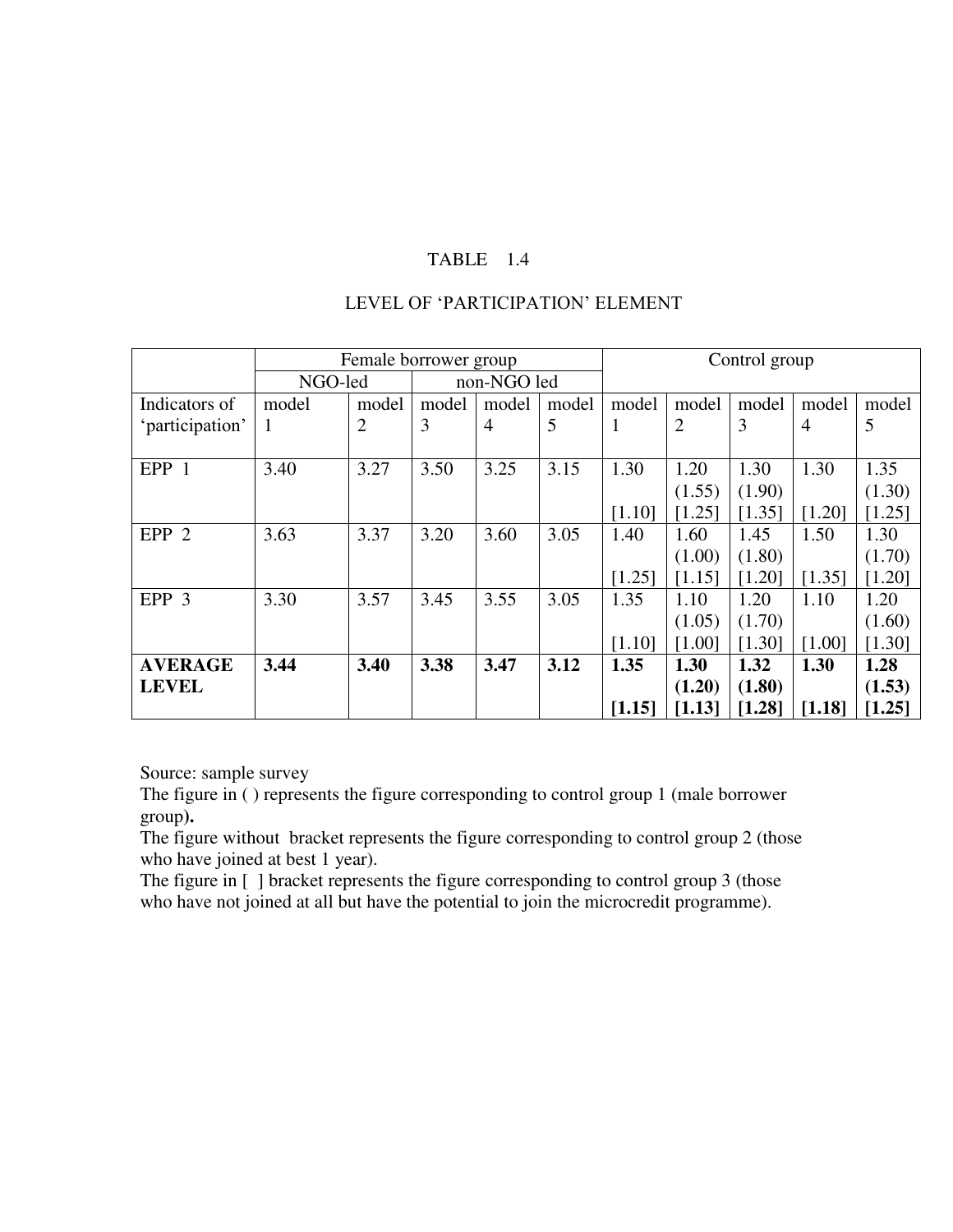### TABLE 1.5 LEVEL OF 'BUILDING AWARENESS AND CAPACITY (EAC)'

|                |             | Female borrower group |                |                |       | Control group |              |          |                |          |  |
|----------------|-------------|-----------------------|----------------|----------------|-------|---------------|--------------|----------|----------------|----------|--|
|                | $NGO - led$ |                       | non - NGO- led |                |       |               |              |          |                |          |  |
| Indicators of  | model       | model                 | model          | model          | model | model         | model        | model    | model          | model    |  |
| EAC element    | 1           | $\mathbf{2}$          | 3              | $\overline{4}$ | 5     | $\mathbf{1}$  | $\mathbf{2}$ | 3        | $\overline{4}$ | 5        |  |
| EAC 1          | 2.97        | 2.80                  | 2.60           | 2.55           | 2.65  | 1.45          | 1.50         | 1.70     | 1.40           | 1.35     |  |
|                |             |                       |                |                |       |               | (1.70)       | (1.70)   |                | (2.10)   |  |
|                |             |                       |                |                |       | [1.20]        | [1.01]       | [1.10]   | [1.15]         | [1.20]   |  |
| EAC 2          | 1.20        | 1.87                  | 1.00           | 1.10           | 1.00  | 1.00          | 1.00         | 1.05     | 1.30           | 1.10     |  |
|                |             |                       |                |                |       |               | (1.00)       | (1.00)   |                | (1.10)   |  |
|                |             |                       |                |                |       | [1.00]        | [1.00]       | [1.00]   | $[1.20]$       | [1.05]   |  |
| EAC 3          | 2.23        | 2.40                  | 2.35           | 2.40           | 2.05  | 1.05          | 1.00         | 1.00     | 1.20           | 1.00     |  |
|                |             |                       |                |                |       |               | (1.00)       | (1.00)   |                | (1.10)   |  |
|                |             |                       |                |                |       | [1.00]        | [1.00]       | [1.00]   | [1.00]         | $[1.00]$ |  |
| EAC 4          | 2.97        | 2.97                  | 3.10           | 2.95           | 2.60  | 1.15          | 1.10         | 1.05     | 1.10           | 1.10     |  |
|                |             |                       |                |                |       |               | (1.25)       | (2.00)   |                | (2.10)   |  |
|                |             |                       |                |                |       | [1.00]        | [1.09]       | [1.00]   | $[1.00]$       | $[1.00]$ |  |
| EAC 5          | 2.27        | 2.27                  | 2.20           | 2.20           | 2.05  | 1.00          | 1.20         | 1.05     | 1.20           | 1.10     |  |
|                |             |                       |                |                |       |               | (1.15)       | (1.10)   |                | (1.10)   |  |
|                |             |                       |                |                |       | [1.00]        | [1.10]       | [1.00]   | $[1.00]$       | [1.10]   |  |
| EAC 6          | 2.80        | 2.90                  | 2.85           | 2.65           | 2.65  | 1.05          | 1.10         | 1.00     | 1.30           | 1.10     |  |
|                |             |                       |                |                |       |               | (1.20)       | (1.70)   |                | (2.00)   |  |
|                |             |                       |                |                |       | [1.05]        | $[1.00]$     | $[1.00]$ | [1.05]         | $[1.00]$ |  |
| EAC 7          | 3.20        | 3.30                  | 3.20           | 2.90           | 2.55  | 1.85          | 1.70         | 1.70     | 1.40           | 1.75     |  |
|                |             |                       |                |                |       |               | (1.60)       | (2.10)   |                | (2.60)   |  |
|                |             |                       |                |                |       | [1.20]        | [1.10]       | [1.10]   | [1.20]         | [1.07]   |  |
| EAC 8          | 1.53        | 2.47                  | 2.20           | 2.10           | 1.95  | 1.00          | 1.00         | 1.00     | 1.10           | 1.05     |  |
|                |             |                       |                |                |       |               | (1.10)       | (1.40)   |                | (1.60)   |  |
|                |             |                       |                |                |       | [1.00]        | [1.00]       | [1.10]   | [1.05]         | [1.02]   |  |
| EAC 9          | 2.20        | 2.37                  | 1.90           | 1.75           | 1.75  | 1.10          | 1.00         | 1.00     | 1.00           | 1.00     |  |
|                |             |                       |                |                |       |               | (1.05)       | (1.50)   |                | (1.60)   |  |
|                |             |                       |                |                |       | [1.00]        | $[1.00]$     | [1.00]   | [1.00]         | $[1.00]$ |  |
| <b>EAC 10</b>  | 1.60        | 3.43                  | 1.65           | 1.50           | 1.45  | 1.00          | 1.00         | 1.00     | 1.10           | 1.05     |  |
|                |             |                       |                |                |       |               | (1.10)       | (1.20)   |                | (1.30)   |  |
|                |             |                       |                |                |       | [1.00]        | $[1.00]$     | [1.00]   | $[1.00]$       | $[1.00]$ |  |
| <b>EAC 11</b>  | 1.70        | 2.40                  | 1.15           | 1.45           | 1.30  | 1.05          | 1.00         | 1.00     | 1.20           | 1.10     |  |
|                |             |                       |                |                |       |               | (1.05)       | (1.00)   |                | (1.20)   |  |
|                |             |                       |                |                |       | [1.00]        | $[1.00]$     | $[1.00]$ | [1.05]         | [1.00]   |  |
| <b>AVERAGE</b> | 2.24        | 2.56                  | 2.20           | 2.14           | 2.00  | 1.15          | 1.15         | 1.14     | 1.21           | 1.15     |  |
| <b>LEVEL</b>   |             |                       |                |                |       |               | (1.20)       | (1.40)   |                | (1.62)   |  |
|                |             |                       |                |                |       | [1.04]        | [1.03]       | [1.03]   | [1.06]         | [1.04]   |  |

Source: sample survey

The figure in ( ) represents the figure corresponding to control group 1 (male borrower group**).** The figure without bracket represents the figure corresponding to control group 2 (those who have joined at best 1 year). The figure in [ ] bracket represents the figure corresponding to control group 3 (those who have not joined at all but have the potential to join the microcredit programme).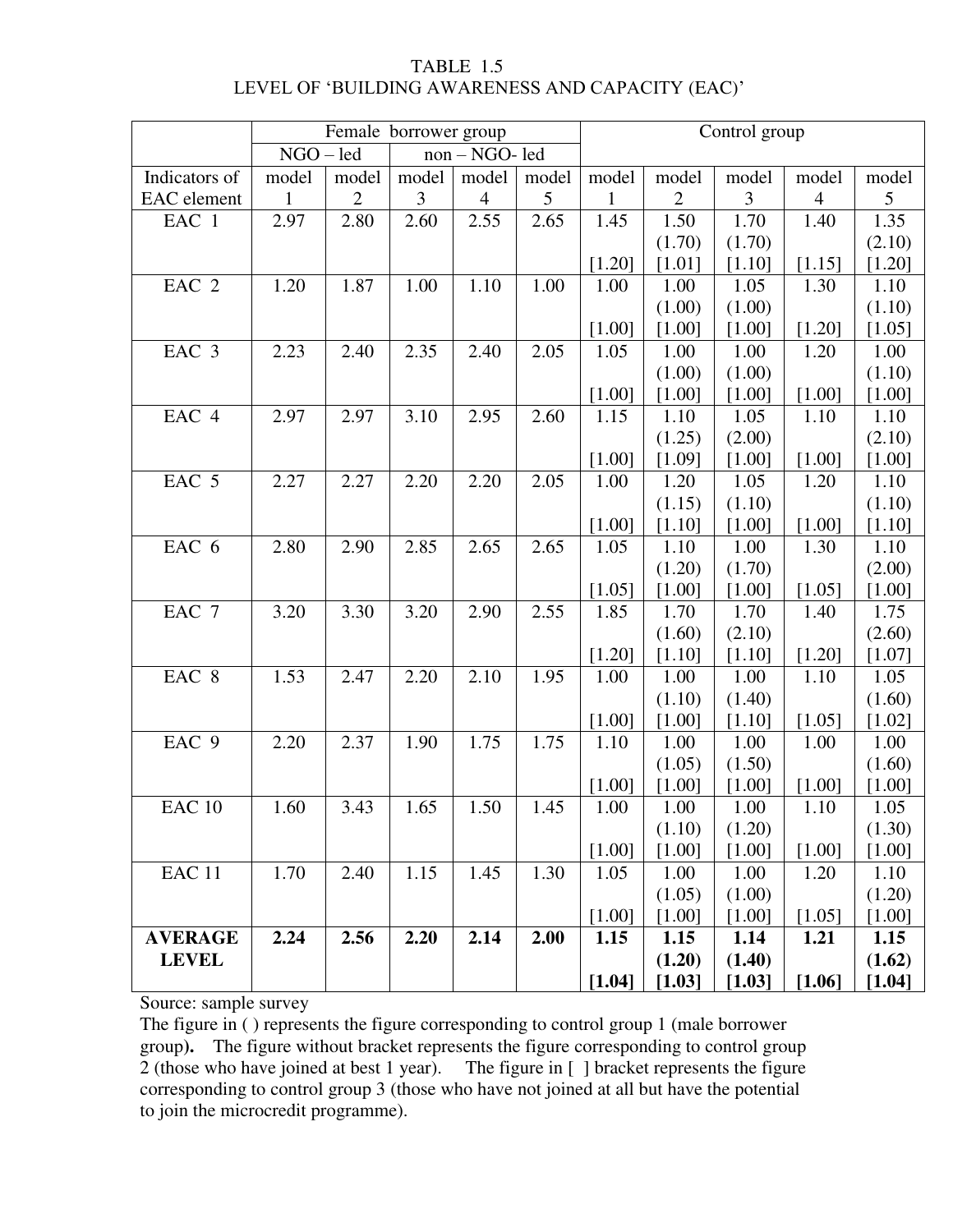# TABLE 2

|  |  | LEVEL OF 'EMPOWERMENT OF WOMEN' |
|--|--|---------------------------------|
|--|--|---------------------------------|

|                 | Female Borrower Group |                |             |                |       | Control Group |                  |                  |                |                  |
|-----------------|-----------------------|----------------|-------------|----------------|-------|---------------|------------------|------------------|----------------|------------------|
|                 | NGO-led               |                | non-NGO-led |                |       |               |                  |                  |                |                  |
| Elements of     | model                 | model          | model       | model          | model | model         | model            | model            | model          | model            |
| Empowerment     | $\mathbf{1}$          | $\overline{2}$ | 3           | $\overline{4}$ | 5     | $\mathbf{1}$  | $\overline{2}$   | 3                | $\overline{4}$ | 5                |
| Power           | 2.79                  | 2.70           | 2.80        | 2.33           | 2.43  | 1.40          | 1.83             | 1.50             | 1.60           | 1.51             |
|                 |                       |                |             |                |       | [1.11]        | (1.69)<br>[1.48] | (1.75)<br>[1.39] | [1.29]         | (1.38)<br>[1.20] |
| Autonomy $\&$   | 2.87                  | 2.94           | 2.96        | 2.75           | 2.64  | 1.70          | 2.10             | 1.80             | 2.05           | 2.04             |
| Self-reliance   |                       |                |             |                |       |               | (1.93)           | (2.30)           |                | (1.95)           |
|                 |                       |                |             |                |       | [1.43]        | [1.55]           | [1.49]           | [1.58]         | [1.56]           |
| Entitlement     | 2.55                  | 2.61           | 2.50        | 2.43           | 2.13  | 1.20          | 1.33             | 1.30             | 1.43           | 1.30             |
|                 |                       |                |             |                |       |               | (1.57)           | (1.60)           |                | (1.93)           |
|                 |                       |                |             |                |       | [1.08]        | [1.23]           | [1.17]           | [1.18]         | [1.30]           |
| Participation   | 3.44                  | 3.40           | 3.38        | 3.47           | 3.12  | 1.35          | 1.30             | 1.32             | 1.30           | 1.28             |
|                 |                       |                |             |                |       |               | (1.20)           | (1.80)           |                | (1.53)           |
|                 |                       |                |             |                |       | [1.15]        | [1.13]           | [1.28]           | [1.18]         | [1.25]           |
| <b>Building</b> | 2.24                  | 2.56           | 2.20        | 2.14           | 2.00  | 1.15          | 1.15             | 1.14             | 1.21           | 1.15             |
| Awareness $\&$  |                       |                |             |                |       |               | (1.20)           | (1.40)           |                | (1.62)           |
| Capacity        |                       |                |             |                |       | [1.04]        | [1.03]           | [1.03]           | [1.06]         | [1.04]           |
| Empowerment     | 2.78                  | 2.84           | 2.77        | 2.60           | 2.50  | 1.36          | 1.54             | 1.40             | 1.52           | 1.46             |
| level of        |                       |                |             |                |       |               | (1.52)           | (1.77)           |                | (1.68)           |
| Women           |                       |                |             |                |       | [1.16]        | [1.28]           | [1.27]           | [1.26]         | [1.27]           |

Source: sample survey

The figure in ( ) represents the figure corresponding to control group 1 (male borrower group**).** 

The figure without bracket represents the figure corresponding to control group 2 (those who have joined at best 1 year).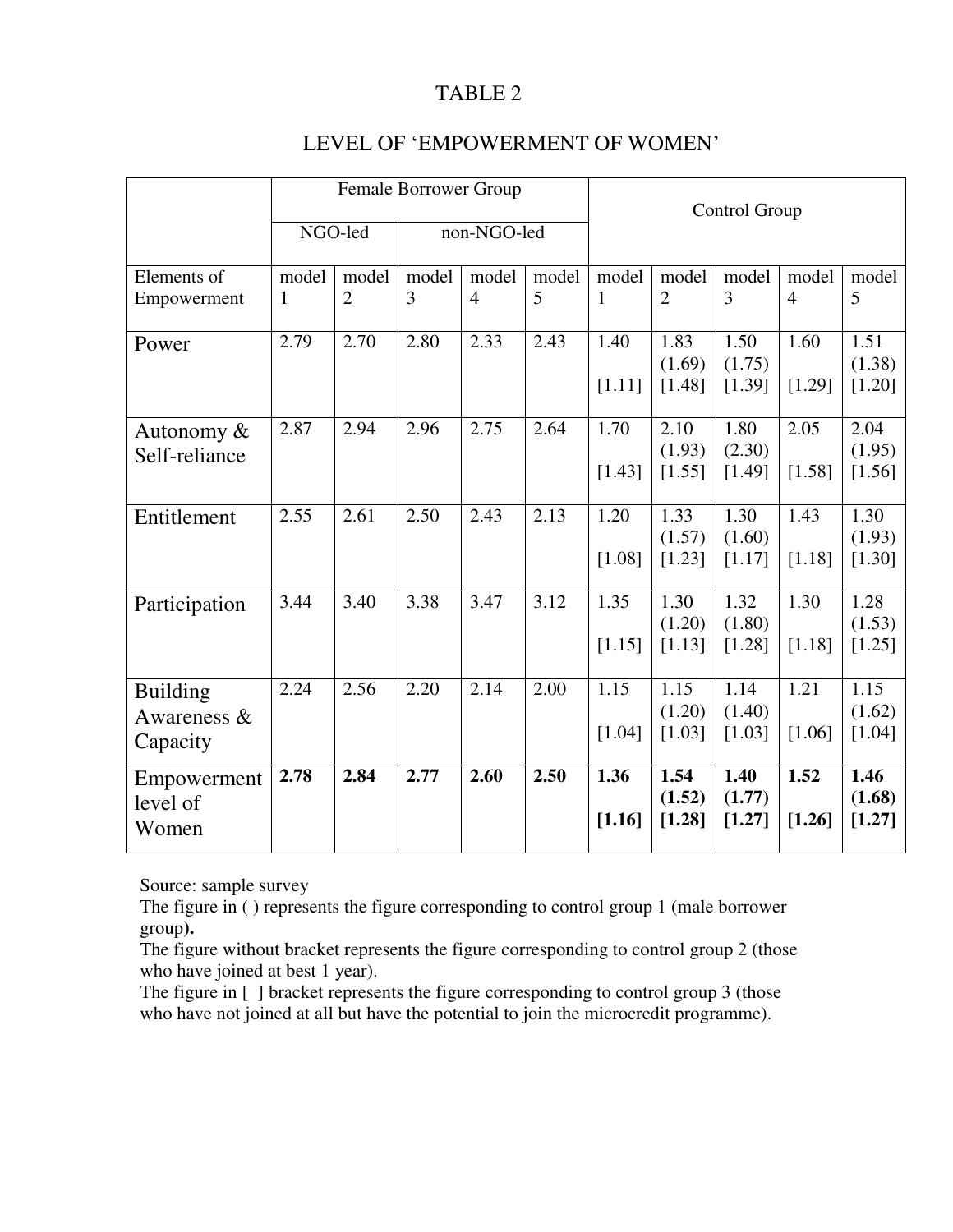#### **Notes**

1 First control group has 60 households selected randomly from male SHGs participating under microcredit programme on SHG-NGO and SHG-Non-NGO models for eight years or more; second control group has 60 households selected randomly from those women SHGs from both SHG-NGO and SHG-Non-NGO models which have participated in the microcredit programme for at best one year; third control group has 120 households selected through "propensity score matching" technique from the households who are eager to join the micro credit programme but have not yet joined the programme.

2**.** Broadly, there are mainly two different models which have emerged under the SHG-linkage approach operating microfinance activities in West Bengal. Each of the two different models is further classified into three linkage approaches in the following (as per Secondary Data).



\* While we undertook pilot survey at preliminary stage in order to examine whether all models exist in practice, we found NGO as Microfinance Institution and NGO as financial intermediaries do not exist separately. Therefore, Model 2A and Model 2B have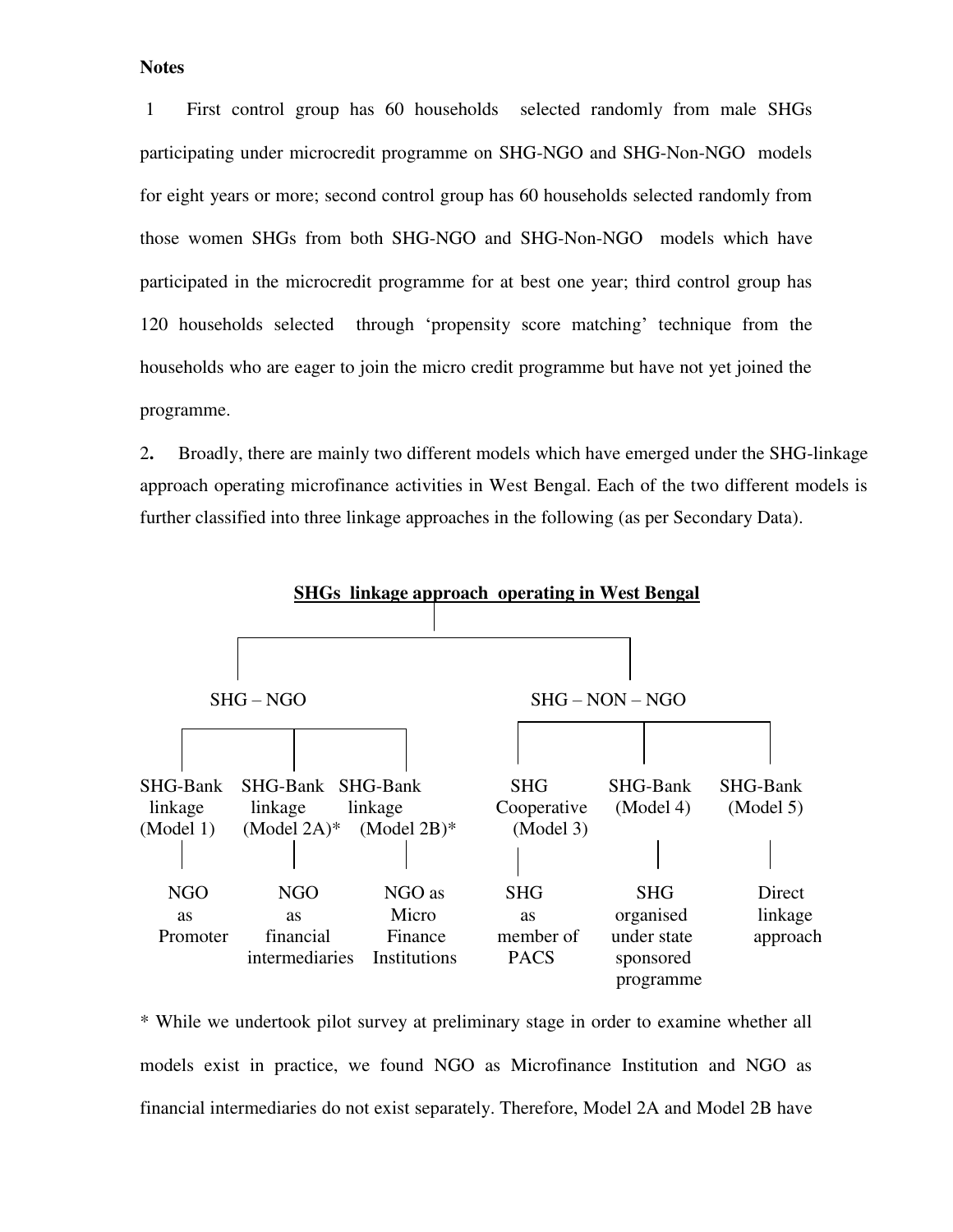been clubbed together into a single category termed as Model 2 (NGO as Financial Intermediaries).

3. The propensity score is a conditional probability that an individual is assigned to the treatment group (Rosenbaum and Rubin, 1983).Generally, it is estimated by using logistic regression (i.e. logit model) with the covariates collected from the participants as X and the participant's status on the treatment variable as Y (Rosenbaum, 1987). The covariates in the logit model are non-treatment variables such as the participant's background characteristics. The estimated propensity score abstracts the information of these covariates.

The true propensity score  $(P)$  is the conditional probability that an individual belongs to the treatment group (Rosenbaum & Rubin, 1983). It is functionally related to the covariates (*X*, in a vector format), noted as the *logit model* of  $\ln(\frac{P}{1}) = \beta'X$ *p*  $\frac{p}{p}$  =  $\beta'$ -) 1  $\ln(\frac{P}{1}) = \beta' X$ , indicating the natural logarithm of the odds (i.e., the ratio of  $P$  to  $1-P$ ) is a linear combination of covariates, *X*. The propensity score estimated by a function of  $\hat{P} = (1 + e^{-\hat{\beta}X})^{-1}$ , summarizes the distribution information of all potential covariates (Rosenbaum & Rubin, 1984).

Using estimated propensity scores, a participant from the treatment group can be matched with a participant from the control group so that treatment group and control group can be balanced. This approach can significantly reduce bias in observational study (Rosenbaum, 1987, 2004; Rosenbaum and Rubin, 1985; Rubin and Thomas, 1992)

The aim of matching is to find the closest comparison group from a sample of non-participants to the sample of programme participants. 'Closest' is measured in terms of observable characteristics.

### **Bibliography**

- Amin, S. and A. Pebly(1994) : Gender Inequality within Households: The Impact of a Women"s Development Programme in 36 Bangladeshi Villages. *Bangladesh Developoment Studies*, Vol.22,No. 2 &3 :121-154
- Aghion ,B.A. de and Murdock,J.(2000): "Microfinance beyond Group Lending ,in *economics and Transition*,Vol.8,No.2,pp. 401-420.
- Batliwala, S.(1993): *Empowering of Women in South Asia: Concept and Practices,* FAO, FFHC/AD, New Delhi:23-28.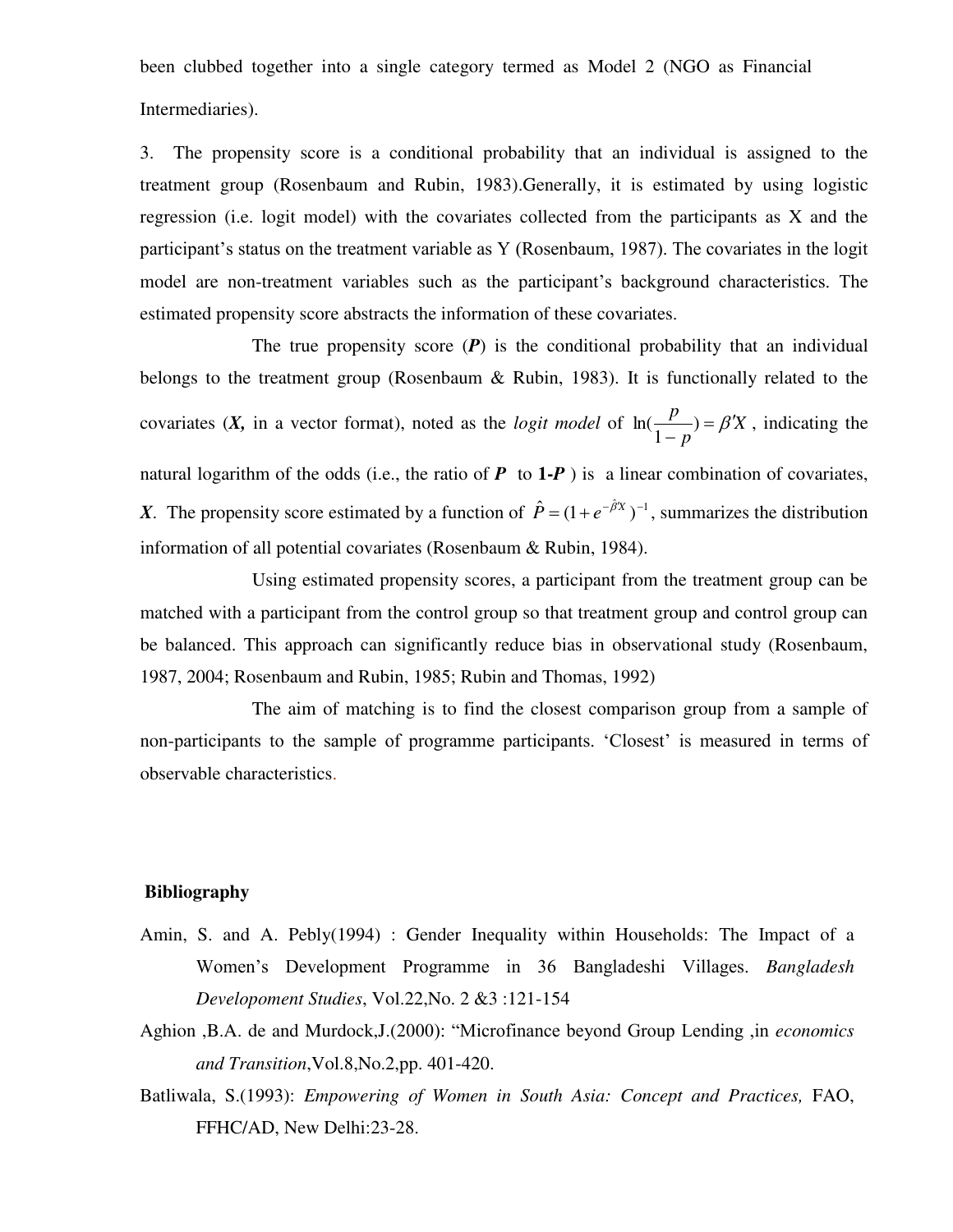Bell, C.S.(1977): 'Economics , Sex and Gender', in N.Glazer and H.Y.Wachrer(eds) *Women in a Man Made World,* Chicago, Rand Mc Nally.

Burra,N.; J. Deshmukh-Ranadive and R.K. Murthy (eds) (2005) : *Micro-Credit, Poverty and Empowerment : Linking the Triad.* Sage Publications. New Delhi/Thousand Oaks/London

- Gupta,M. and Chatterjee ,R(2004): "*Law and Violence against Women" in J.Bagchi (ed.) The Changing Status of Women In West Bengal*,1970-200.Sage Publication: New Delhi.
- Goetz,A.M.and R. Sen Gupta (1996) : Who takes the credit? Gender, Power and Control Over Loan Use in Rural Credit Programmes in Rural Bangladesh. *World Development*, 24(1) : 45-64.
- Hashemi, S. M., S.R. Schuler and A.P. Riley (1996) : 'Rural Credit Programs and Women's Empowerment in Bangladesh", *World Development*, 24 (4) :635-653
- Holvoet, N.(2005) : "The Impact of Microfinance on Decision-Making Agency : Evidence from South India"*. Development and Change*, 36 (1) : 75-102.
- Huda, S. and S. Mahmud(1998) : "*Women's Control over Productive Assets : The Role of Credit Based Development Interventions*". Working Paper No. 28, BRAC-ICDDRB Joint Research Project at Matlab. Dhaka
- Jejeebhoy,S.J. and Z.A.Sathar(2001): "Women"s Autonomy in India and Pakistan: The Influence of Religion and Region", *Population and Development Review*,27(4):687-712.
- Kabeer, N(1995):*Reversed Realities : Gender Hierarchies in Development Thought*. London, Verso.
- Kabeer, N(1997):Women, wages and Intrahousehold Power Relations in Urban Bangladesh", *Development and Change*, 28(2); 261-302.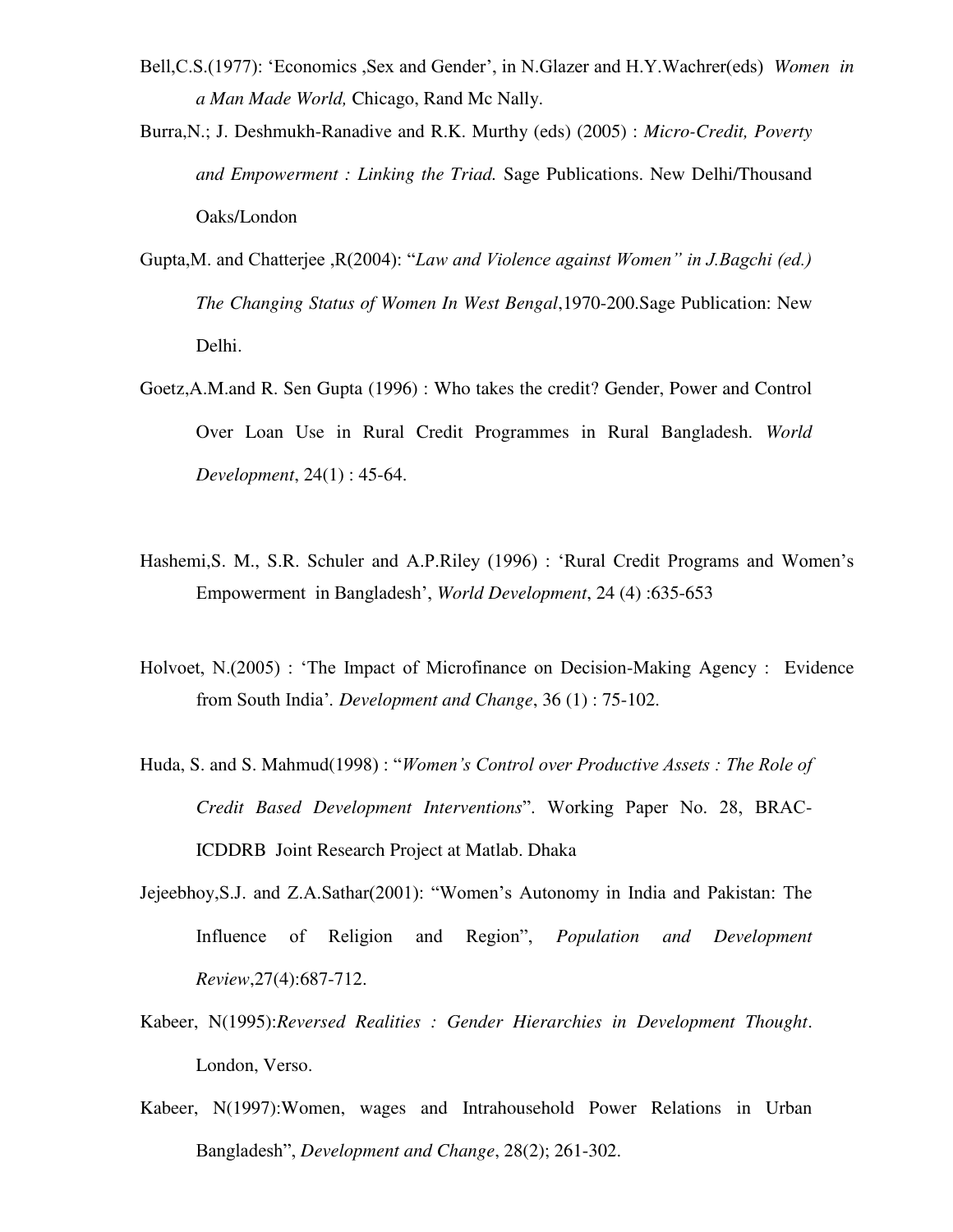- Kantor,P(2003):Women"s Empowerment Through Home Based Work: Evidence from India, Development and Change,34(3):425-445.
- Littlefield,E.,J.Morduch and S.Hashemi,(2003):Is Microfinance an Effective Strategy to reach the Millennium Development Goals, CGAP.
- Mahmud, S.(1994) : "The role of Women"s Employment Programmes in influencing Fertility Regulation in Rural Bangladesh". *The Bangladesh Development Studies*. 22 (2&3) : 93- 120 .
- Mizam, A. (1994): "Family Power Studies: Some Major Methodological Issues", *International Journal of Sociology of the Family*, 24(2):85-91.
- Mahmud, S. (2003): "Actually how Empowering is Microcredit?" *Development and Change*, 34 (4) : 577-605
- Malhotra,A. and M.Mather(1997): "Do Schooling and Work Empower Women in Developing Countries? Gender and Domestic Decisions in Sri Lanka", *Sociological Forum.* 12(4):599-630.
- Mayoux, L. (1998): "Participatory Learning for Women"s Empowerment in Microfinance Programmes : Negotiating Complexity, Conflict and Change'. *IDS Bulletin*, 29 (4). : 39-50
- Mayoux, L.(1998a): *Women's Empowerment and Microfinance Programmes: Approaches, Evidence and Ways Forward*. DPP Working Paper No. 41. Milton Keynes: The Open University),
- Montgomery, R., D. Bhattacharya, and D. Hulme. (1996): "Credit for the Poor in Bangladesh." In D. Hulme and M. P. Mosley, *Finance Against Poverty,* Vol. 2. London and New York: Routledge Murthy et.al, (2005
- Murthy, R.K.; K.Raju and A. Kamath with Research Team (2005) : "Towards Women"s Empowerment and Poverty Reduction : Lessons from the Andhra Pradesh South Asia Poverty Alleviation Programme in Burra,N.; J. Deshmukh-Ranadive and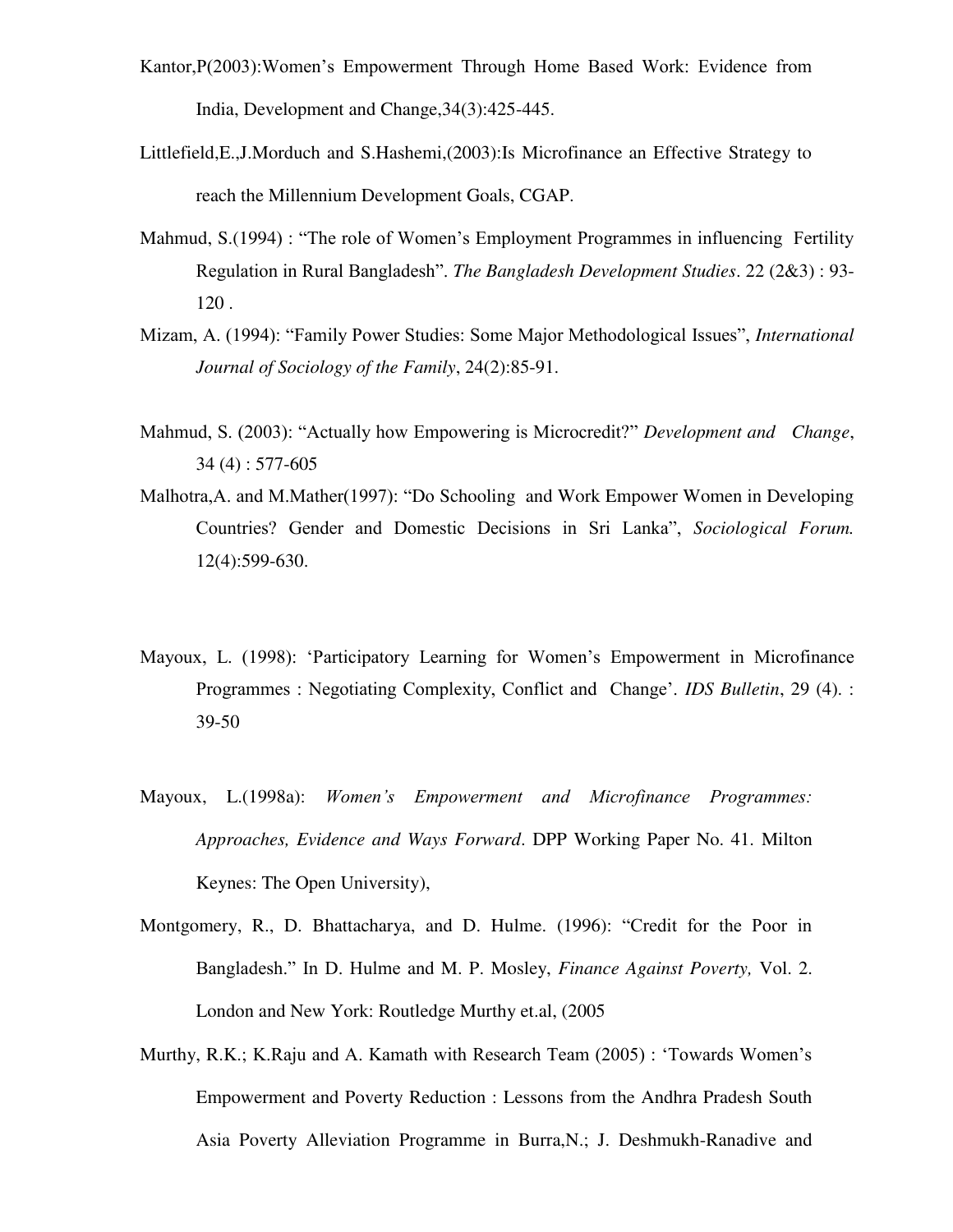R.K. Murthy (eds) *Micro-Credit, Poverty and Empowerment : Linking the Triad.*

Sage Publications. New Delhi/Thousand Oaks/LondonPitt and Khandker, 1995.

- Narasimham, S.(1999): *Empowering women; An Alternative Strategy from Rural India*, Sage Publications: New Delhi, Thousand Oaks: London.
- Pant, M (2000): "Intra-household Allocation Patterns: A Study in Female Autonomy" .*Indian Journal of Gender Studies*,7(1): 93-100.
- Rahman, R.I. (1986): "*Impact of Grameen Bank on the Situation of Poor Rural Women*", Working Paper No. 1. Grameen Bank Evaluation Project, Bangladesh Institute of Development Studies ,Dhaka.
- Rahman, A.(1999): Microcredit Initiatives for Equitable and Sustainable Development: Who Pays?, *World Development* ,27(1): 67-82.
- Rosenbaum, P.R. and D.B.Rubin (1983) : The Central Role of the Propensity Score in Observational Studies for Causal Effects, *Biometrika,* 70: 41-55
- Rosenbaum, P.R. and D.B. Rubin (1984): Reducing bias in observational studies using subclassification on the propensity score. *Journal of the American Statistical Association* 79, 516–524
- Rosenbaum, P.R. and D.B.Rubin (1985): Constructing a Central Group Using Multivariate Matched Sampling Methods that Incorporate the Propensity Score, *American Statiscian*, 39: 35-39.
- Rosenbaum, P., (1987): "The role of a second control group in an observational study", *Statistical Science,* (with discussion), Vol 2., No. 3, 292–316.
- Rosenbaum, P. R. (2004): *Matching in Observational Studies*. Quoted in *Applied Bayesian Modeling and Causal Inference from Incomplete-Data Perspectives*, eds, A. Gelman and X-L Meng (pp. 15-23). Hoboken: Wiley
- Rubin, D.,and N. Thomas (1992): Characterizing the Effect of Matching Using Linear Propensity Score Methods with Normal Covariates. *Biometrika* 79, 797–809